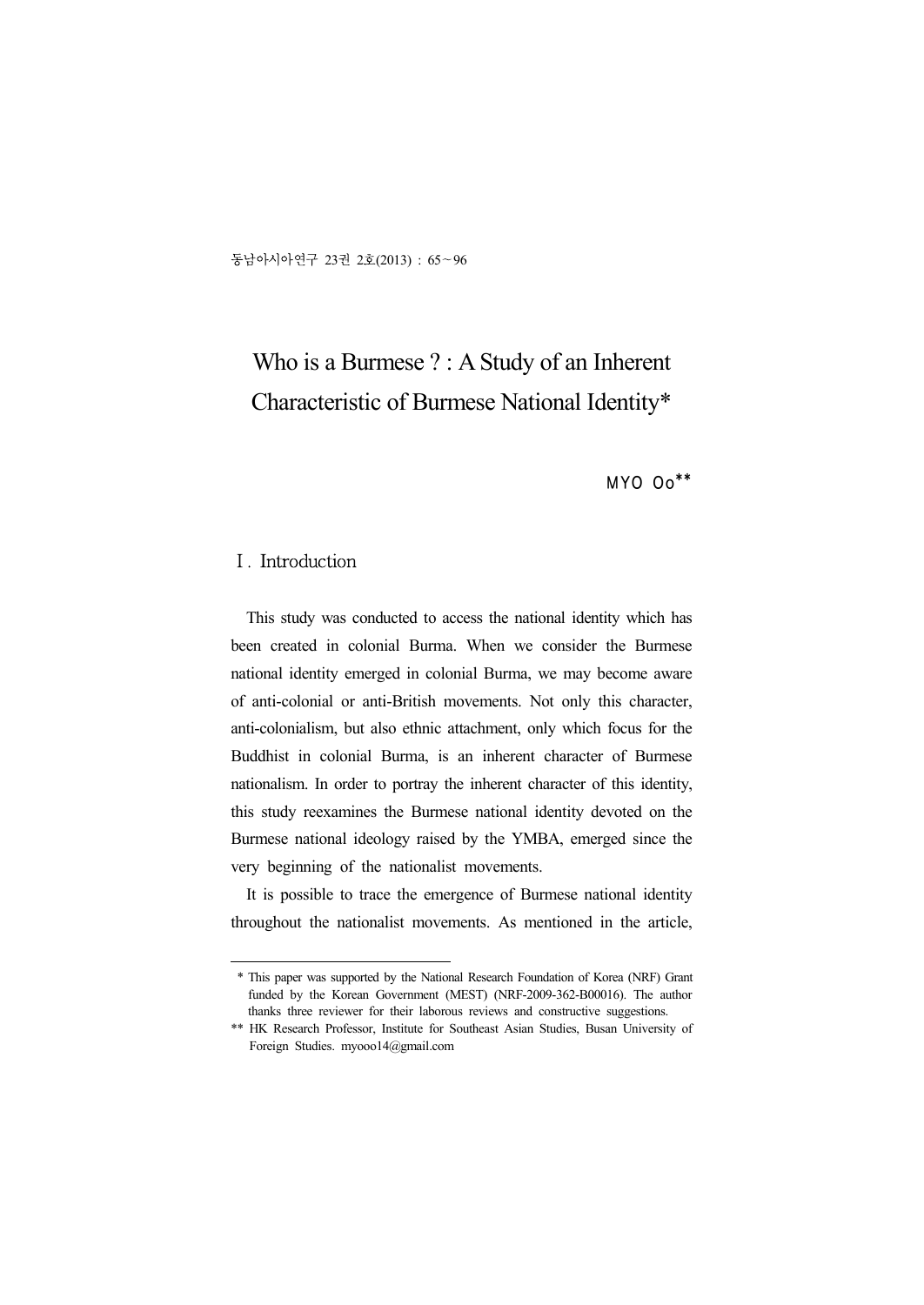Burmese national identity raised by the DoBama Asiayone and by The 1947 Constitution, were formed along with the nationalist movements during the colonial period. Some scholars who had made valuable works on the Myanmar studies had paid enough attention to the definition of Burmese national identity, interchangeably used in the respective periods. Regarding the Burmese national identity, Daw Khin Yi made adequate accounts on the history of DoBama Asiayone in her documented work, *The Dobama Movement in Burma (1930-1938)*. Professor Kei Nemoto portrays the image of Burmese national identity in his outstanding article, "The Concept of Dobama ("Our Burma") and Thudo-Bama("Their Burma") in Burmese Nationalism, 1930-1948." In his famous books *DoPyidaungzu Myanmar Naingan*(Yangon: Tekkatho Ponnaitai, 1959) and *Burma's Constitution*(The Hague: Martinis Nijoff, 1961), U Maung Maung elaborated the definition of the term "Myanmar." Myo Oo(2012) also traces the history of Burmese national identity created in the colonial order. Burmese national identity, in addition, paved the way for the emergence of researches on the ethnic conflicts in Myanmar political arena especially in the process of current democratization(Lall 2009; Kipgen 2006; Dittmer 2010; Smith 2003: 2007 and so on). Unlike above mentioned researches, this article, devoting in the statements of the YMBA, will try to uncover the inherent character of the Burmese national ideology, came out in the very beginning of the independent movements.

Regarding the word "ethnicity," labelled by Glazer and Moynihan (1963), there are some researches on the definition of a race/ethnicity as below. Schefold(1998) offers an explanation citing the psychological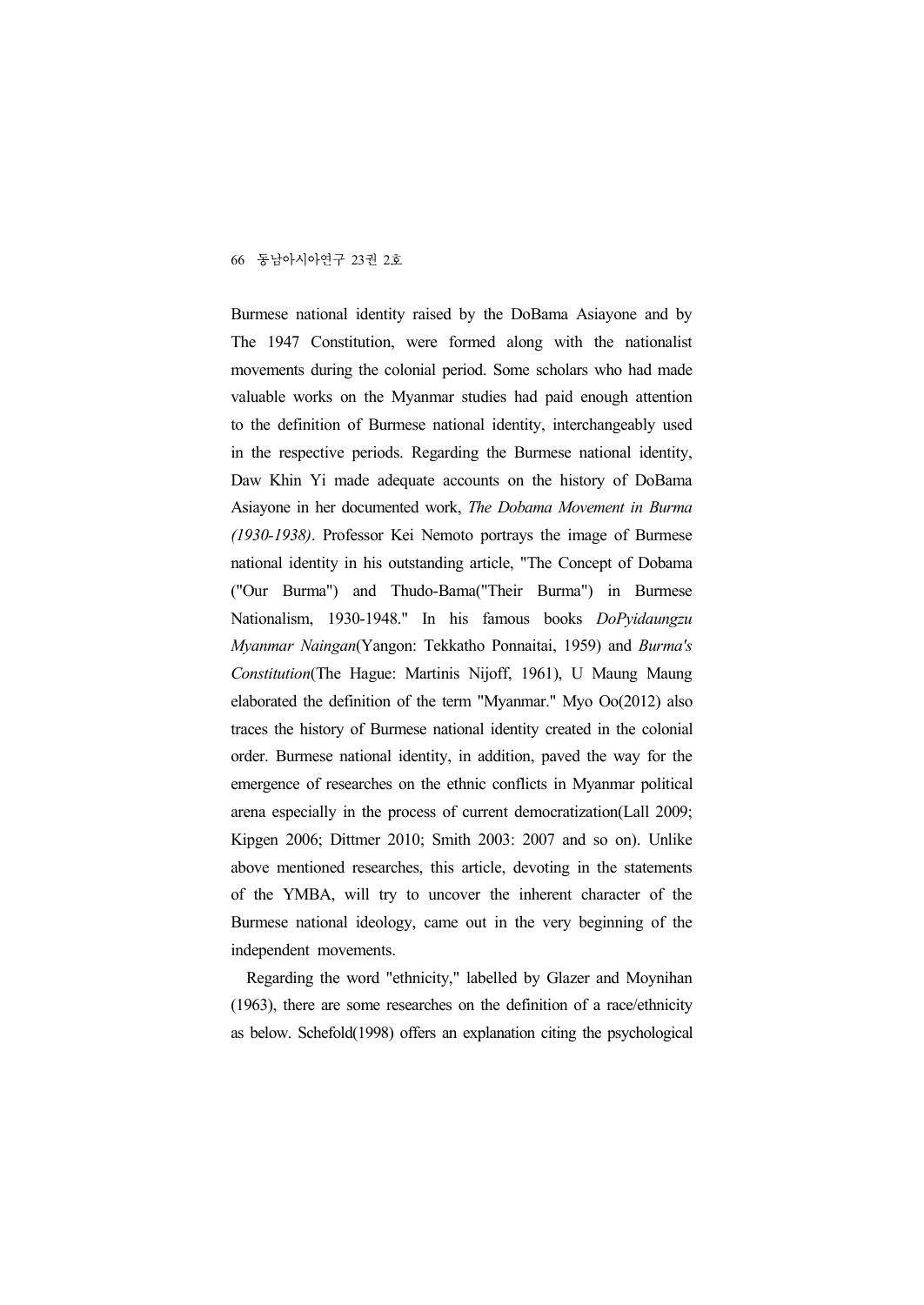explanation of Clifford Geertz(1973: 277) that "The power of the "givens" of place, tongue, blood, looks and way-of-life to shape an individual's notion of whom, at the bottom, he is and with whom, indissolubly, he belongs is rooted in the nonracial foundations of personality" in his article which sheds light the role of popular culture and nation-building in Indonesia composed of diverse ethnics(266). Hirschman(1987) also pointed out the role of British census which played in the formulation of a racial/ethnic classifications of Malaysia. In her article argued Hirschman(1987), Soda has focused on the importance of the textbooks prescribed in British Malaya that the transmission of British colonial knowledge began the localization of the British concept of Malayness(Soda 2001: 188). The ethnic formation in colonial Burma provides a new variation of the example mentioned at the outset of this article that ethnic attachments by the religion become.

Hence, there Burmese national identity, has taken a crucial role in the process of nation-building, because the resulting conflicts not only between the respective independent governments and the ethnic guerrillas but also between Buddhists and Muslims had occurred in Rakhine in 2012 and in Meikhtila in 2013, have witnessed the real character of Myanmar national identity.1) Due to the reason above

<sup>1)</sup> This demarcation paid the way for the future conflicts in colonial Burma and independent Myanmar. Recently two conflicts broke out in Myanmar: in Rakhine in 2012, between Rakhine Buddhist and Bengali Muslims, who mostly came from Bangladesh, and in Meikhitla in 2013 between Muslims and Burmese Buddhist. Current conflicts between Buddhist and Muslim can be seen in some researches such as Tin Maung Maung Than and Moe Thuzar "Myanmar's Rohingya Dilemma." (Article in ISEAS Perspective. July 9, 2012), Aung Zaw "Burma's Rohingya Dilemma" (Article in The Irrawaddy. June 14, 2012), Melanie Teff and Sarmata Reynolds "Rohingya in Burma: Spotlight on Current Crisis Offers Opportunity for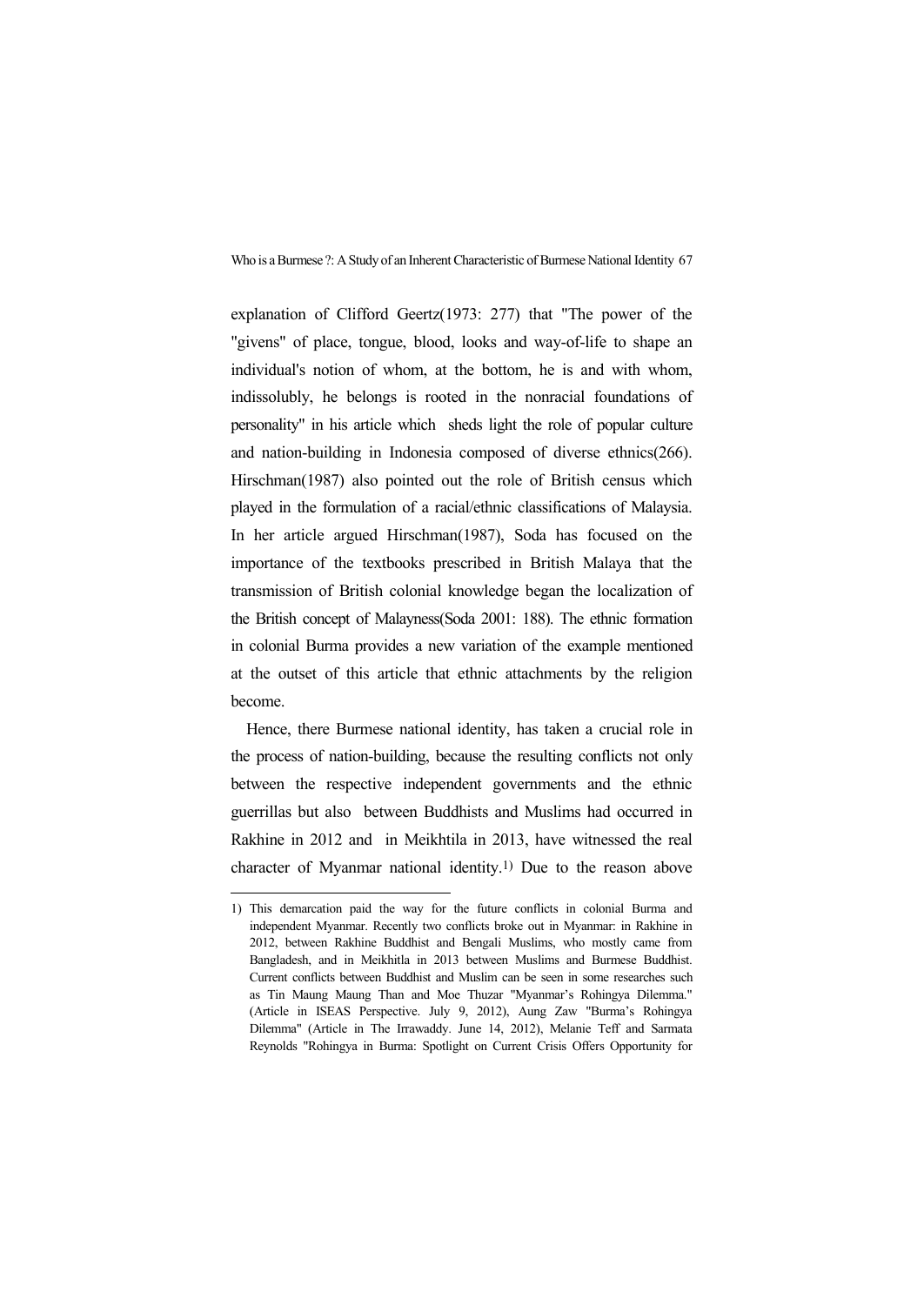mentioned, in the article, unlike the existing researches, the inherent character of Burmese national ideology2) raised by the YMBA will be reexamined.

For the purpose, tracing the background history of the colonial Burma,3) this research will briefly discuss the Burmese national identity defined by the respective nationalist associations, firstly. Secondly, this article will find out the basic ideology of the Burmese nationalist movement tracing the changes of it throughout the historic eras. In order to uncover the inherent characteristic of the Burmese national identity, this study will finally made a descriptive analysis on the some statements by the YMBA.

This study consists of four sections. The first section shortly introduces the study with a review of related literature. The second section historically traces the relation of Burmese national identity and political setting of colonial Burma with a discussion of a definition of the ethnic Burma by the YMBA. The third section serves as a discussion of the inherent characteristic of Burmese Buddhist national ideology. The fourth and final section reviews the

Progress" (Field Report in Refugee International. October 30, 2012), and so on. Though there was a riot between Burmese and Indians in 1930, this was not in the form of conflict between two religious group, but between two ethnic of colonial Burma: Burmese and Indians.

<sup>2)</sup> Though the YMBA is the first and foremost nationalist association emerged in colonial Burma, it made activities only in Burma proper. Thus it is difficult to say that the association represented all ethnic groups in present Myanmar. However it protected all indigenous ethnic groups who religion is Buddhist in Burma proper, at least. In this article, therefore, I use the term "Burmese Buddhist national ideology" generally.

<sup>3)</sup> I, as this article primarily focuses on the colonial period, generally use the term "Burma" throughout this article for the territory and "Burman" for the people who live in the mainland and "Burmese" for all homogeneous ethnics in the colonial Burma. Myanmar is only for the independent country.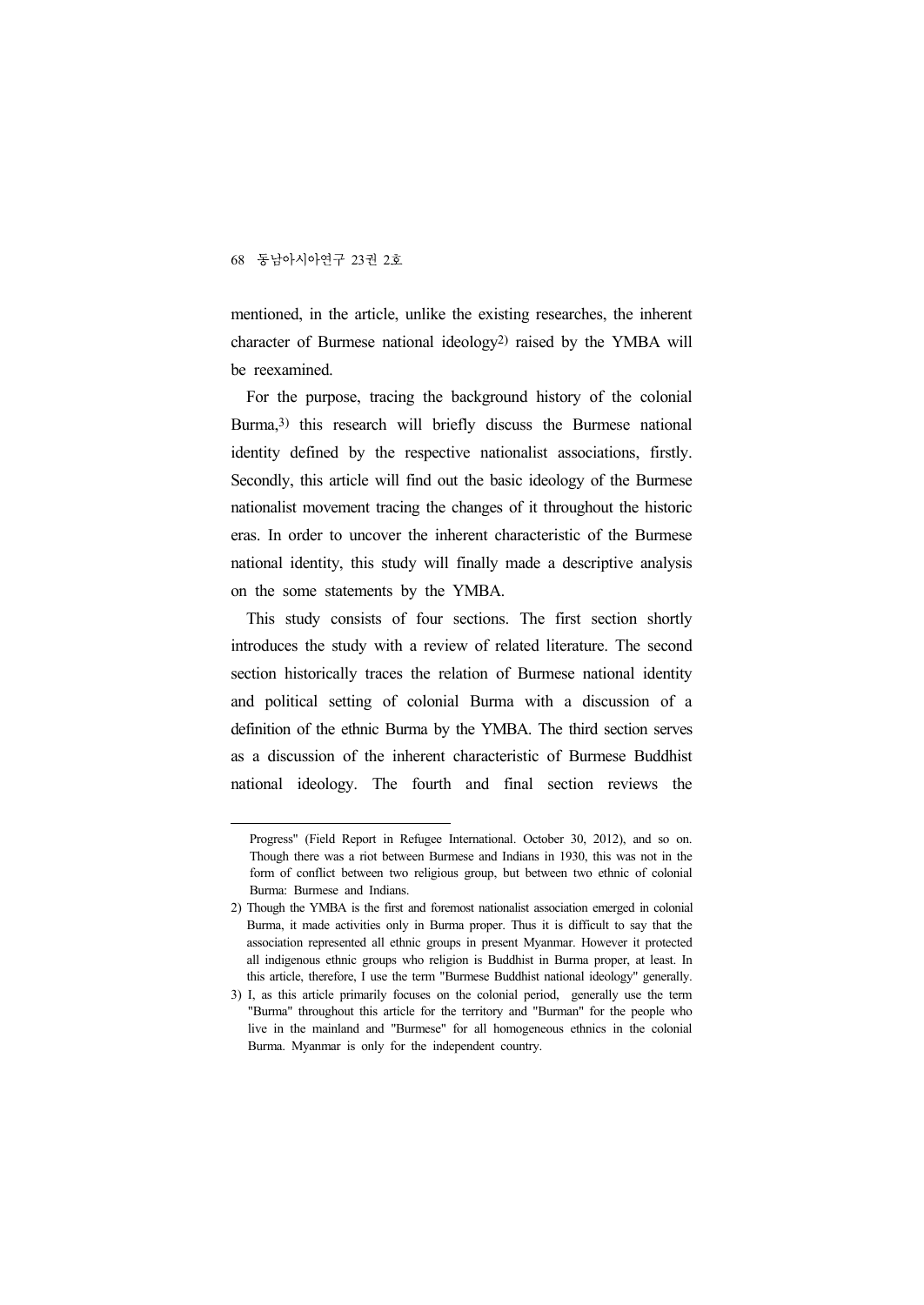discussions.

### Ⅱ. The Crossing of Burmese National Identity

Myanmar and Burma have been used interchangeably in both its official and popular names worldwide. The choice of names stems from the existence of two different names for the country throughout historic eras. Due to the etymology of the terms, Burma and Myanmar, remains unclear, I will briefly report on these terms tracing its historical background. In addition, this section will focus on the relation of the political of colonial Burma composed of indigenous ethnic groups and emigrants, Indians and Chinese. In this section, I will finally report the definition of the term "Burmese" borrowing the concept of U May Aung in order to guest in advance the Burmese Buddhist national ideology defines an inherent character of it.

#### 1. Burma or Myanmar

The word Myanmar was referred to the ethnic Burman during the time of Burmese kings. The first use of the name "*Myanmar*" for the country is to be found on a stone inscription known as "The Inscription of King Kyansittha(1064-1092) ascends the throne." The word "*Mirma*," which refers to the ethnic "Burman," has been recorded together with the terms *Tisul* which refers to the Pyu, and *Me* which to the Mon(Kyaw Zaw Aung 2012: 6). The word "*Myanmar*" which clearly shows the meaning of "Myanmar Country"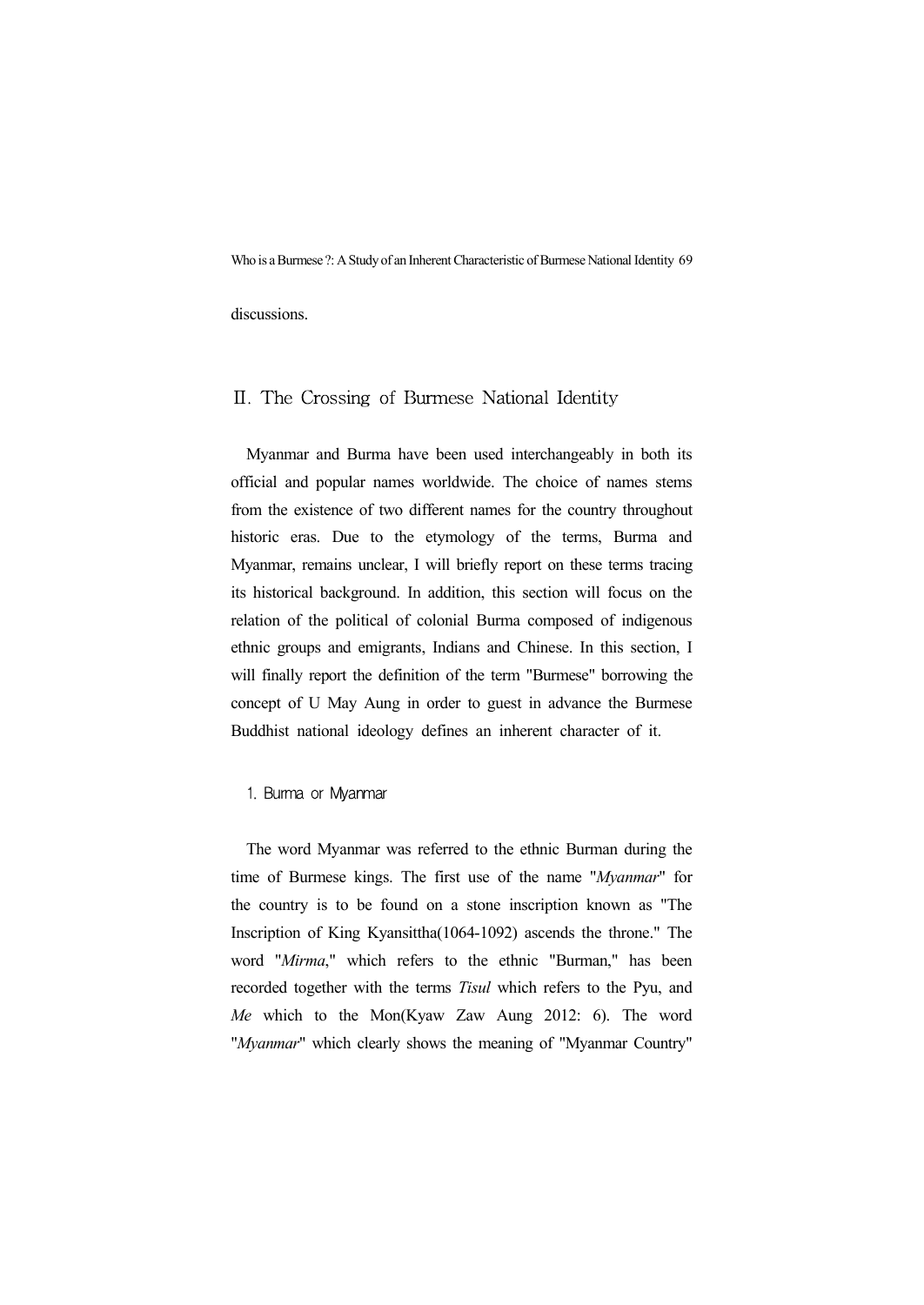was written in an inscription known as the "Yadana Kondan Inscription" dated 594 ME(Myanmar Era) or 1235 CE. The stone was from the reign of King Kya Swa(1234-1250), son of King Htilo Minlo(King Nadaung-mya)(1211-1234)(Ma Theingi 2011: 97). Moreover, "The Inscription of Queen Bwa Seo" dated 1241 recorded the word "*Thami Oh Myanmar*"(My daughter named Oh Myanmar) and "Thettawshe Pagoda Inscription" dated 1363 did the word "*Myanmar Ywativ*"(a Myanmar village). Some inscriptions erected in the Bagan and later periods have also been recorded the word such as *Myammar*, *Myanma Pyi*, *Myamma*(Kyaw Zaw Aung 2012: 6). In addition, "*Yazawin Kyaw*"(A Concise History of Burma/Myanmar) by Shin Maha Thilawuntha(815-880), a famous monk composer, composed in the time of King Shwe Nankyawt Shin(1501-1527) also narrated about five Myanmar dynasties(five dynasties ruled by the kings of Burman)(Kyaw Zaw Aung 2012: 6).

The use of the word "Burma and Burmese for the ethnic Burman can also be traced in the Kyaw Zaw Aung's article as belows. "The word "Burma" in English was firstly printed in the book "*Alphabetum Barmanorum*" by Carpan which was published in Rome in 1776 (Kyaw Zaw Aung 2012: 6). Secondly, the word was printed in the Burmese-English Dictionary by Judson published in Indian in 1826. In detail, the word "Burmese" put in the dictionary refers to the indigenous ethnic in colonial Burma and the word "Burma" to the country colonial Burma(Kyaw Zaw Aung 2012: 6). Continuously, the word Burma in English can be found in the English-Burmese Dictionary compiled by Burmese Prince Mekkaya published in India in 1833. Mr. Charles Lance, translator of the author's preface,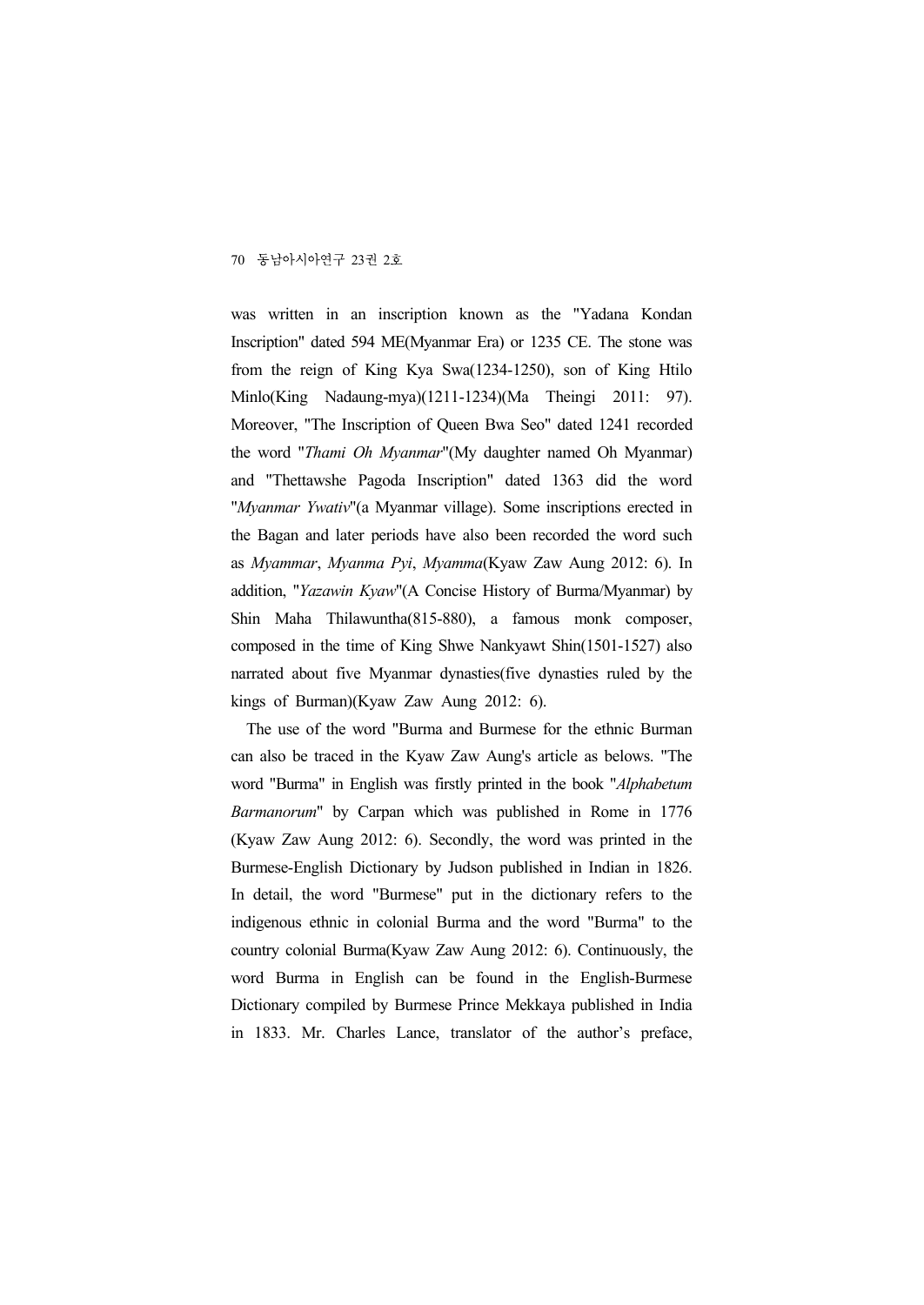translated the word Myanmar in Burmese to Burma in English in the printed dictionary(Kyaw Zaw Aung 2012: 6). During the colonial period, leading Burmese nationalist associations, the GCBA and the DoBama Asiayone, have also used the word Burma and Burmese. Burmese respective independent governments have also used the word Burma in English to refer to the word Myanmar in Burmese till to the 1989.

Immediately after the independence, the official name of Burma in Burmese was popularly known as "Union of Myanmar," but in turn, "Union of Burma" in English was continuously used. The use of names stems from the existence of two different names, as mentioned above. The official name of Myanmar in English has been changed by the junta from the "Union of Burma" to "Union of Myanmar" in 1989.

As mentioned above, though the word "Myanmar" in Burmese had been used to refer to the ethnic Burman from the Bagan period to the colonial period, it has been used to refer to all ethnic who live in Myanmar since 1948. In turn, the word "Burmese" both in Burmese and in English was referred to the all indigenous ethnic who live in colonial Burma during the colonial period, but only for the Burman in the respective independent eras. Myanmar in English has been used since 1989 for the country and all indigenous ethnic groups.

#### 2. The Political Setting of Colonial Burma

In order to clarify the territory and political boundaries of colonial Burma, the background political history of colonial Burma, a multi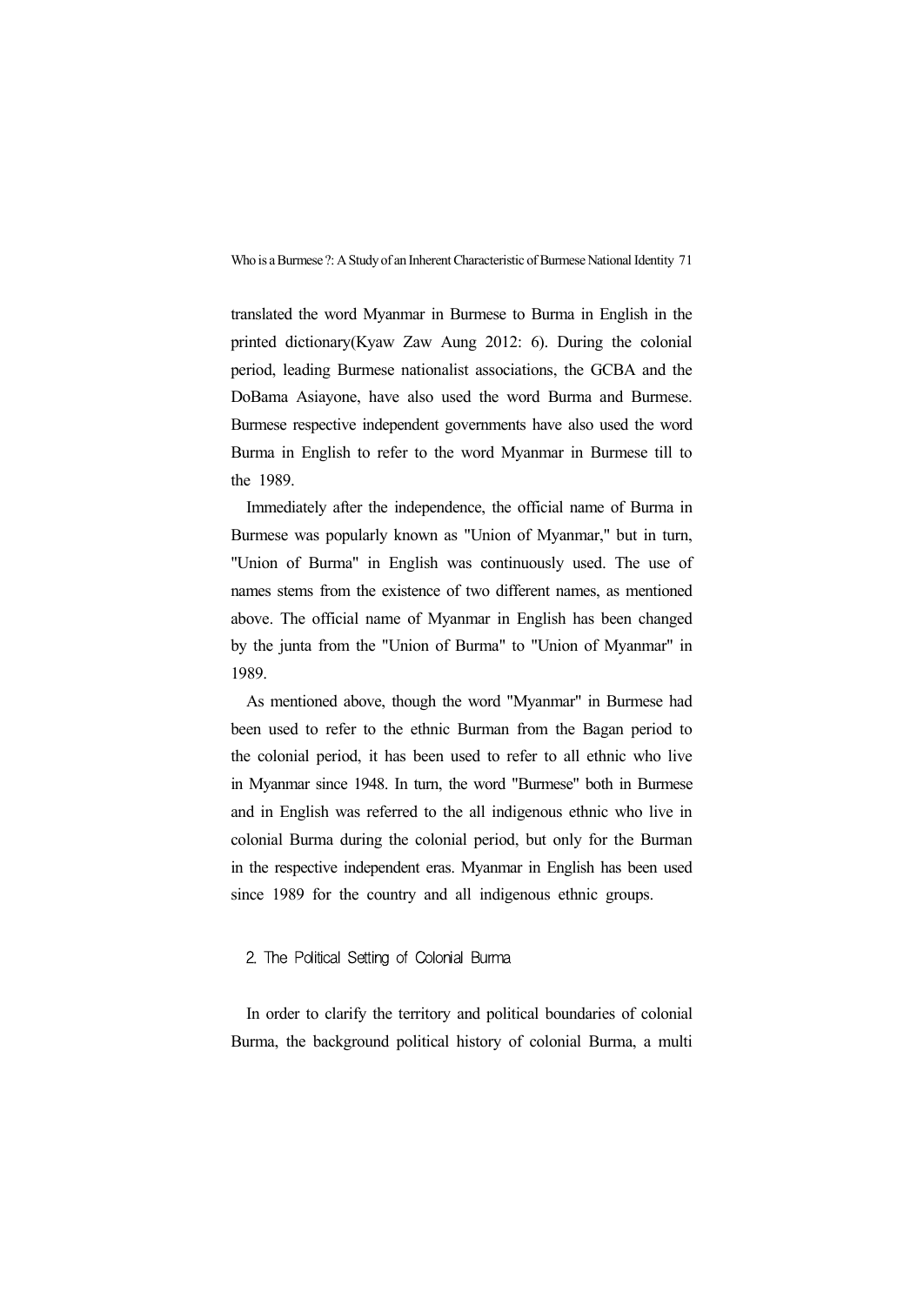ethnic society, will also be reported briefly, here.

History of Burmese kingdom is conveniently divided into four periods: the classical Bagan period(1044-1287), a 300-year interregnum with several rival city-states, Restored Taungoo period (1587-1752), and Konbaung period(1752-1885), according to Taylor, a prominent political historian in Myanmar studies(Taylor 2009: 15). Burmese kingdoms were consisted of the main region inhabited by some minorities and major ethnic Burman directly governed by the Burmese kings and frontier areas inhabited by ethnic minorities ruled by local rulers. During the Konbaung period, Burmese kings waged three wars: the First Anglo-Burmese War(1824-1826); the Second Anglo-Burmese War(1852); and the Third Anglo-Burmese War (1885) against the British, who was extending her power over the Southeast Asia.

Colonial Burma (Myanmar) was shaped by the colonial power, like other Southeast Asian countries. As the result of the wars, the British annexed *Rakhine*, western coastal region, and *Tanintharyi*, southern coastal area, in 1826, they put Lower Burma under their administration in 1853, and they finally occupied Upper Burma in 1885. Eventually, the Burmese kingdom and associated hill areas were incorporated as a state into the British-Indian Empire on 1 January 1886(Furnivall 1953: 21-26).

After the annexation, the British colonial government divided the country into two administrative areas such as "Burma proper" inhibited by the major ethnic Burmese and other minorities, and "Frontier areas" populated by ethnic minorities, and practiced different administrative systems in these areas.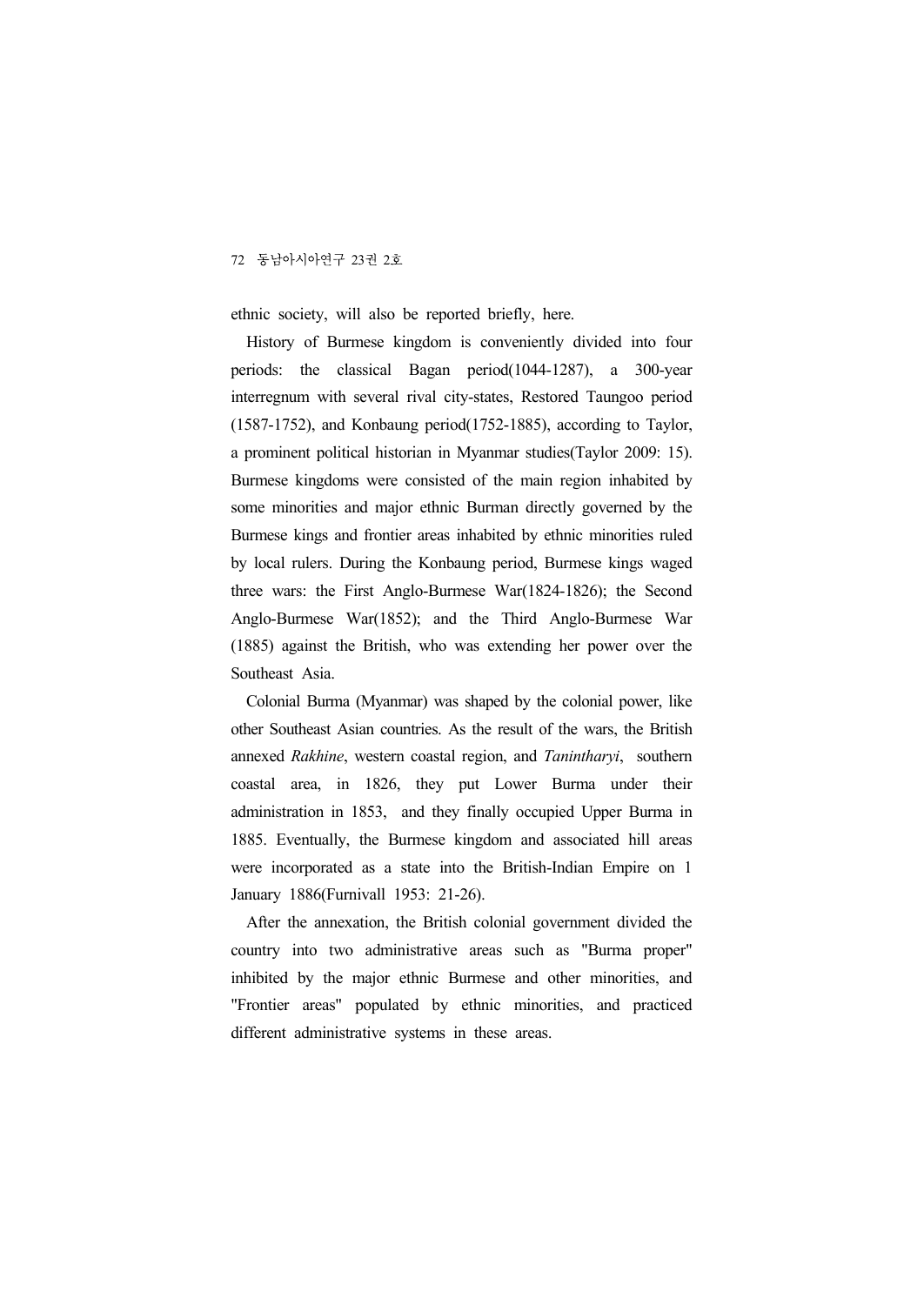Along with the bureaucratic reforms, social, economic and political conditions were changed, and anti-colonial movements broke out in colonial Burma, mostly in Burma proper. These movements were led by the ethnic Burman mostly and it can be divided into three periods such as that when the Young Men's Buddhist Association(1906-1920) and the General Council of Burmese Associations(1920-1930) (GCBA), which asked for Home Rule; that when We, Burmese Association(1930-1938), which aimed at regaining independence; and that when Anti-Fascist People's Freedom League(1945-1948) which target to build "Union of Burma." Due to the purpose of this article is to focus on the basic ideology of Burmese national identity, I would like to discuss the national identity which was coined by the YMBA, the DoBama Asiayone, and the 1947 Constitution, tracing the historical background of it.

Colonial Burma, later independent Myanmar, emerged from colonialism and set boundaries by the colonizer British. Between the beginning of British administration in the mids of the 19th Century and the separation of British Burma from British India in 1937, Indians emigrated to colonial Burma inhabited by the major ethnic Burmese and other minorities. Chinese also migrated into colonial Burma at the same time.

According to the demographic setting, therefore, it is obvious that not only indigenous ethnic groups but also emigrants from Asian countries such as Indian and Chinese have also already settled down there since the very beginning of the emergence of colonial Burma.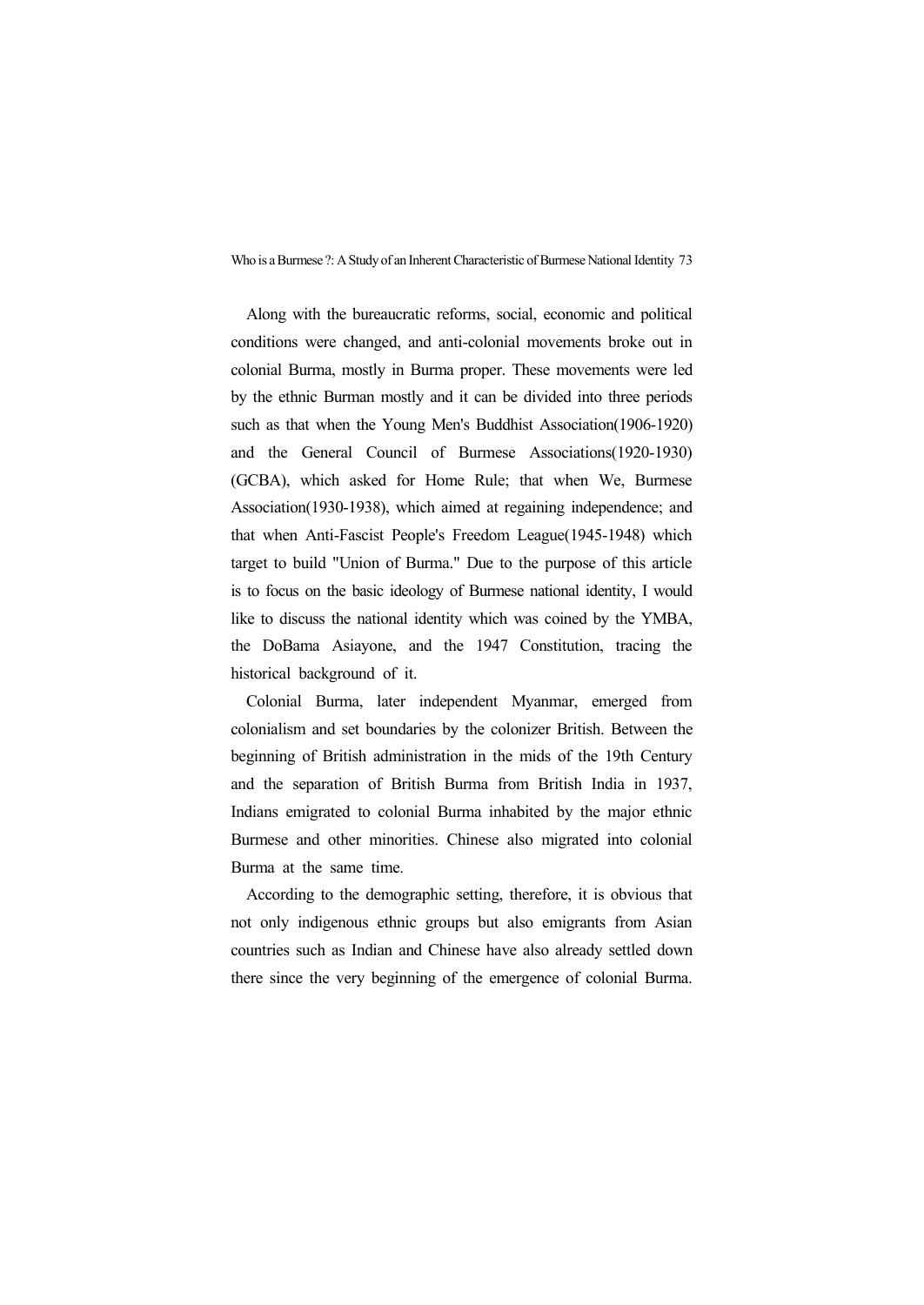#### 3. What is a Burmese?

In contrast to demography, the nature of Burmese national ideology raised by the YMBA only focus on the Burmese.

It is possible to see the reason why the YMBA has coined the term "Modern Burman" in the article titled "The Dawn of Nationalism in Burma" by J. S. Furnivall. This article is a reflection of a lecture titled "The Modern Burman: His Life and Notion" delivered by U May Aung, at a meeting of the Rangoon College Buddhist Association on August 10, 1908, under the presidency of Mr. E. D. Marshall, principal, Rangoon(Yangon) College. In his lecture, distinguishing the modern Burmese and the old Burmese, U May Aung answered the question of "What is a Burman?"(Furnivall 1950: 1-7). As to the article of Furnivall, the author, remarked thus " $\cdots$  By the expression "The Modern Burman," he(U May Aung) did not mean the Burman in general at the present---it would require a whole volume to treat of him---but by modern Burman he meant the Burman who had received the not unmixed blessing of a Western educatio n…."(Furnivall 1950: 3). On the background of this lecturer there was worry of U May Aung that, seeing the ceaseless, ebb-less tide of foreign culture and education practicing in colonial Burma, if Burmans could not prepare to overcome it, their national character, their institutions, their very existence as a distinct nationality would be swept away, submerged, and irretrievably lost(Furnivall 1950: 2). In short, the word "Modern Burman" by U May Aung means the "Burmese" today composed of Buddhists from respective indigenous ethnic groups of colonial Burma.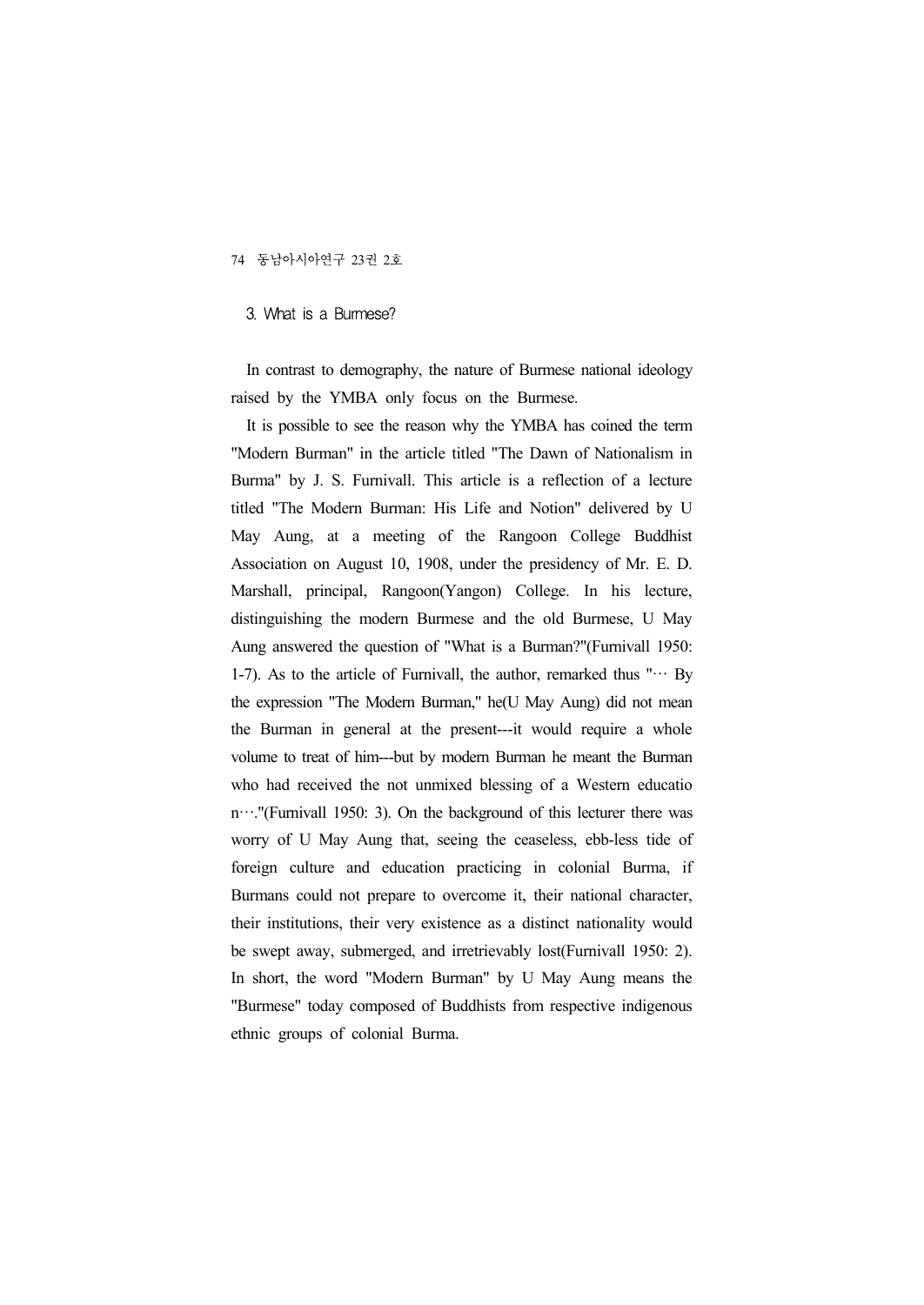U May Aung's answer to the question "What is a Burman?" in the Furnivall's article is as belows. Regarding this question, he straightforwardly answered that "A Burman is a Buddhist" explaining about the New Burman as well. To portray the image of Modern Burman(Burmese), U May Aung firstly criticized the educational environment of the present generation as follows. From the time of his infancy, a young Burmese must be sent to the school where the teaching was secular and studied to pass the exam. A Burmese who studied in schools where Buddhism formed no part of the curriculum, had no knowledge of Buddhism. He, although, was a nominally Buddhist and could hardly called a true Buddhist. Because he had merely substituted new notions for his own, he lost his national identity, a circumstance to be proud of, a bond of sympathy between him and those around him (Furnivall 1950: 3-5). Due to the environment, he was learning to drop Burmese ideals, to forget and even to despise the customs and the habits of his ancestors, and to hanker after much that was bad and very little that was good in those of alien races(Furnivall 1950: 3).

U May Aung continuously analyzed the consolidation of Burmese based on his own experiences in Yangon and other large cities as below. Due to the lack of national feeling, the Burmese were not consolidated while the Chinese were clannish to a marked degree and the Indians supported each other(Furnivall 1950: 6). Regarding the national identity, moreover, he pointed out that if one visited a modern Burmese house, he would find scarcely a single noteworthy trace of Burmese nationality but had seen articles totally unsuited to Burmese needs(Furnivall 1950: 6).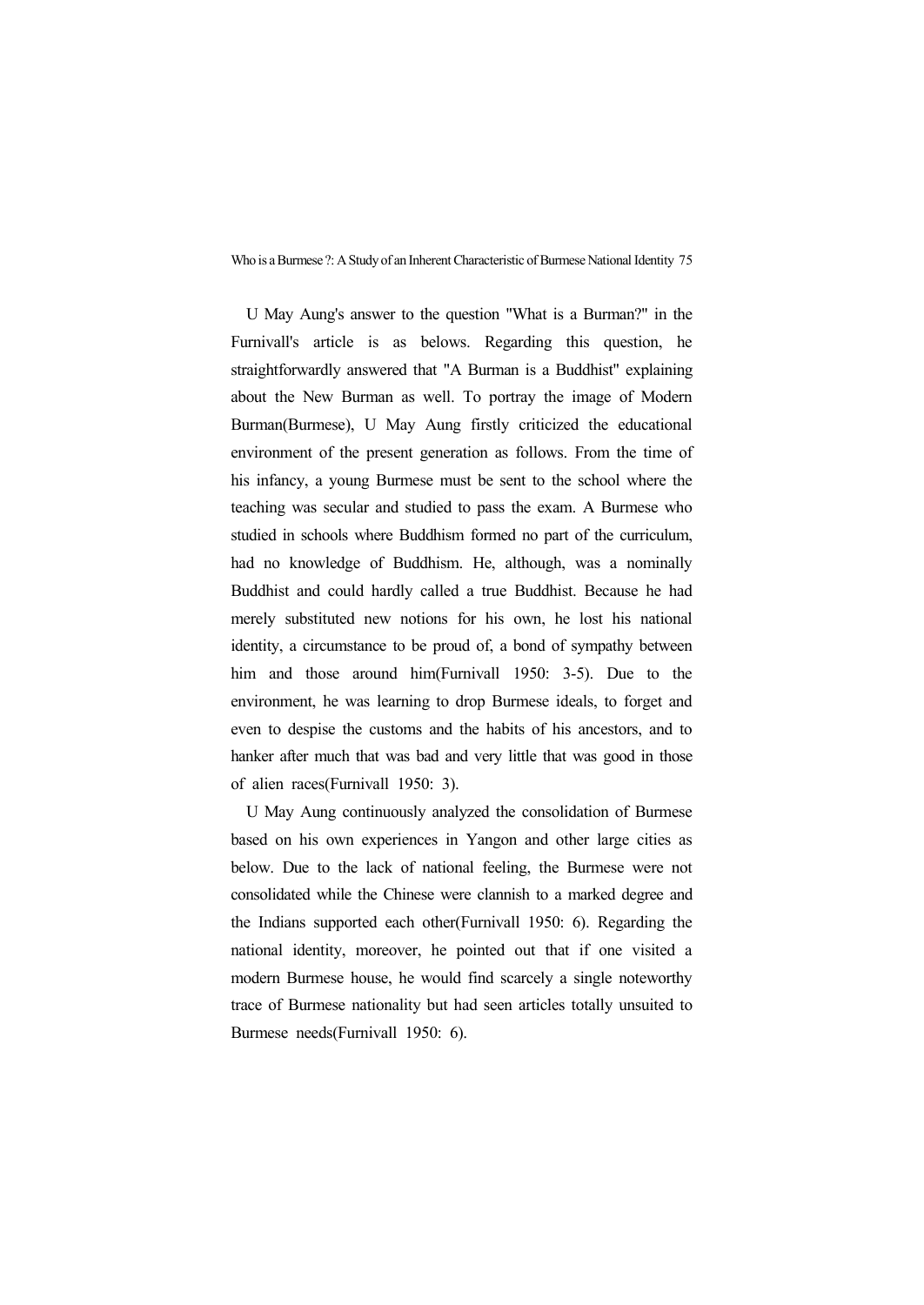As I have explained in this section, though the demographic setting of the colonial Burma had already been changed into a multi-ethnic society composed of indigenous ethnic groups and emigrants, the Burmese Buddhist national ideology only focused on the Buddhist since the very beginning of the movement, as reflected in the ethnic attachment of it.

# Ⅲ. The Inherent Character of the Ethnic Attachment in Burmese Nationalism

In this section, I will discuss the inherent characteristic of the Burmese national ideology. As mentioned above, the identity proposed by the YMBA, DoBama Asiayon and The 1947 Constitution will be discussed here.

# 1. Burmese National Identity Raised by the DBA and The 1947 **Constitution**

Before moving to the discussion of the ideology by the YMBA emerged in the very beginning of the movements in colonial Burma, the existing discussion of those should be made clear. Regarding the ideology, there are two definitions which includes all ethnic nationals in a wider meaning in Myanmar studies. The one is "Bamar" (Burmese) defined by Dobamar Asiayon and the other is "Myanmar" by the 1947 Constitution and the successive post-colonial Myanmar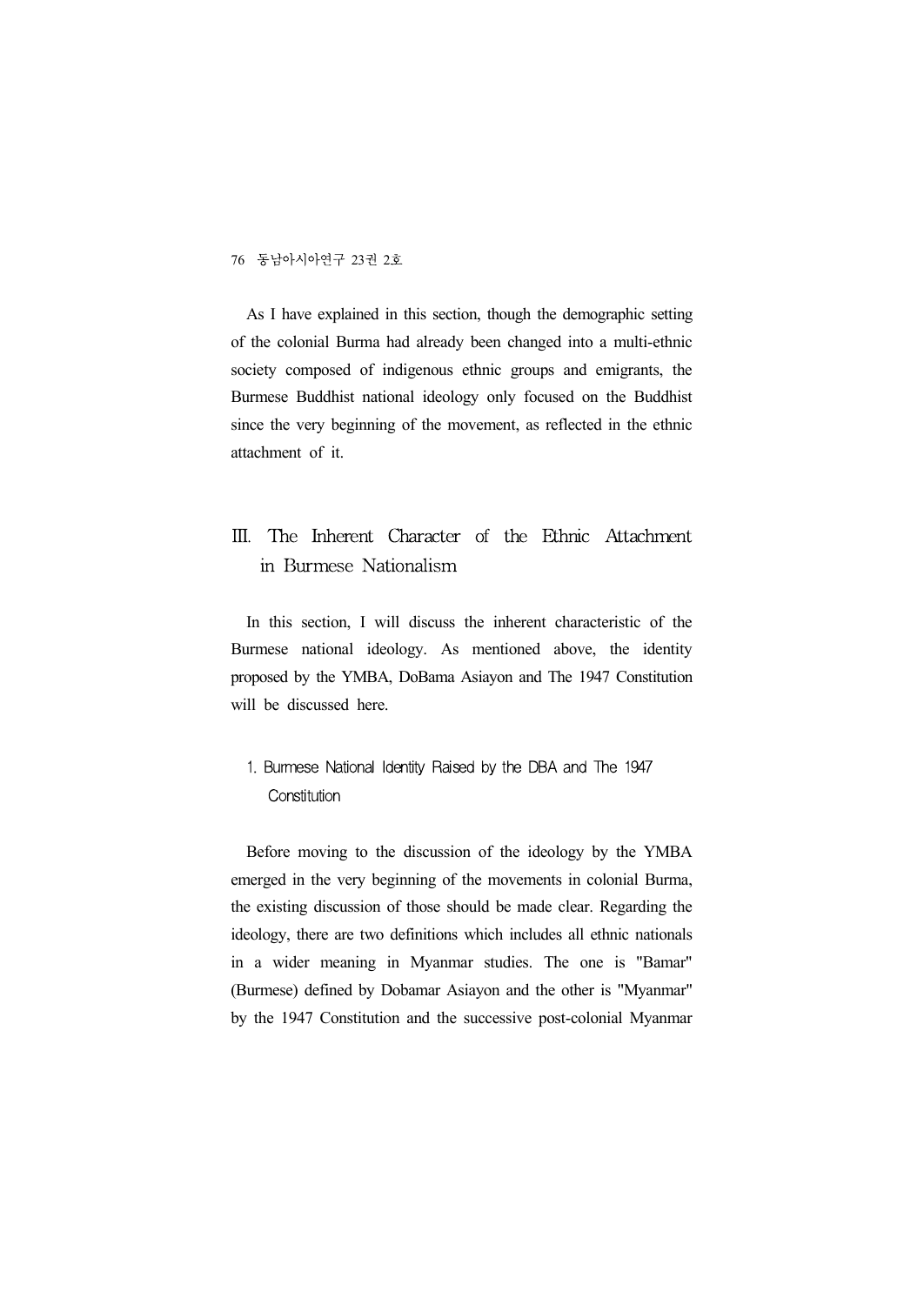governments in this sense.

The concept of Burmese national identity "*Bamar*" reached its zenith immediately after the formation of DoBama Asiayone on May 30, 1930(Dobama Asiayone 1976: 137, 177) while Burmese was suffering the political and economic distress. By the ardent desire for national independence, the membership composed primarily of the offspring of landlords, landed farmers, merchant, free-lance professionals, and civil servants(Taylor 1987: 124-125). The mottos of the DBA have been reflected in its first declaration *Naingganpyu Sazu Ahmat 1*(Reform Series No. 1)(DoBama Asiayone 1930: 1) as follows:

*Bama pyi* (Burma) is our country. *Bama sar* (The Burmese literature) is our literature. *Bama sagar* (The Burmese language) is our language. Love our country. Praise our literature. Respect our language.

It is possible to see the Burmese national identity in *The DoBama Bulletin Vol. 1. No. 1*. In order to assert the nationalist sentiment of the association, DoBama Asiayone, itself chose the word "Burmese" rather than the term "Myanmar" which referred to the Burmese ethnic in a narrow sense that excluded other indigenous ethnic minorities such as Karen, the Shans(Khin Maung Hla 1976: 133). On the other reason why DBA chose the word "Burmese," Zaw Soe Min described that "…The term DoBamar was divided again into two; DoBamar. The Burmese word "Do" directly means "We" and besides in the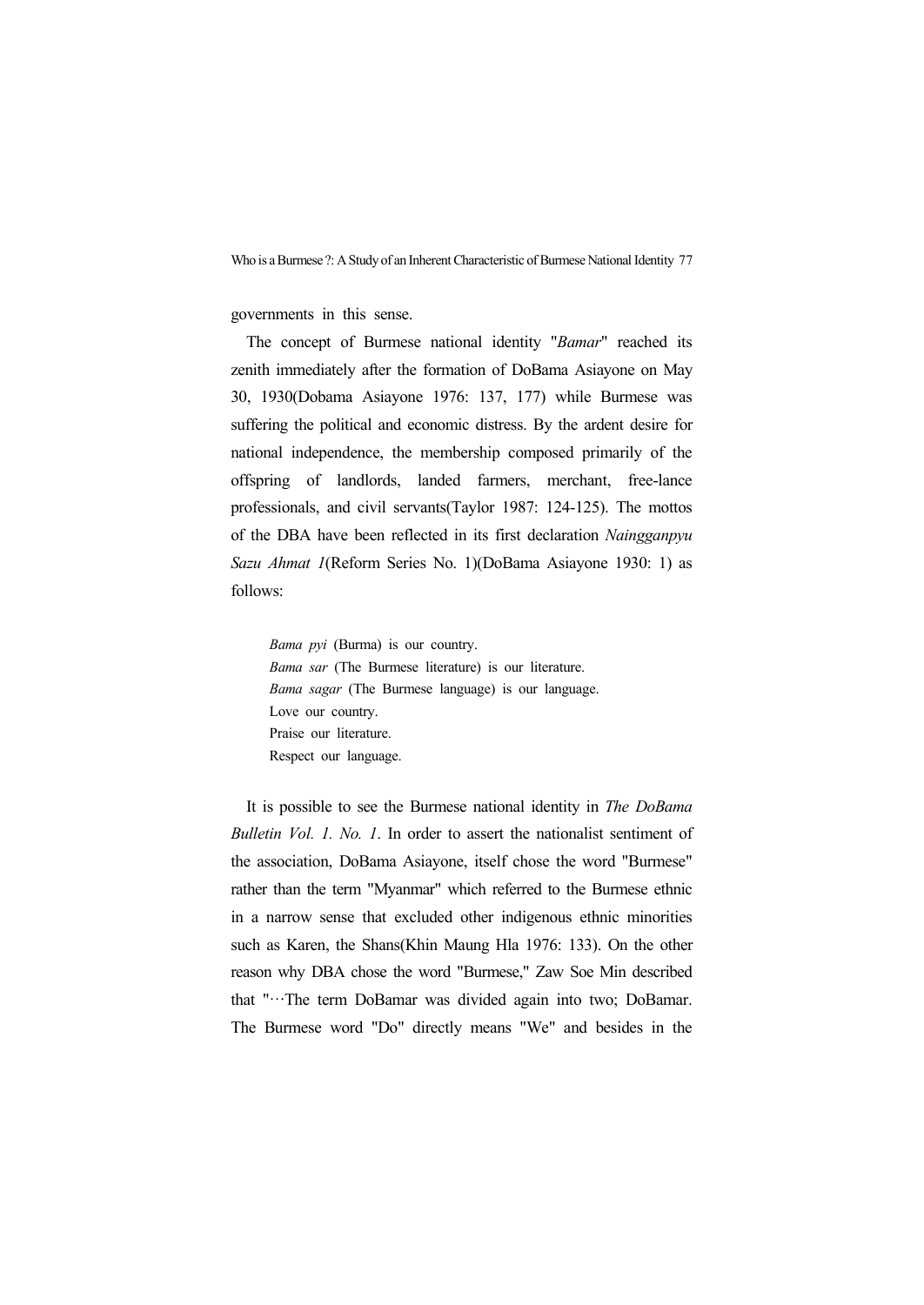sense of Burmese people, it also has the repercussions of original meanings as unity and collects among the fellow people. Thakhin Ba Thaung, the founder of the DoBamar Asiayone, and colleagues said that they used this word intentionally in order to get rid of the narrow-mindedness of fellow people and to cultivate the like-mindedness among them…"(Zaw Soe Min 2009a: 111; Ba Sein 1943: 17-18). Although it claimed to represent all indigenous groups, the DBA leaders failed to develop a strong, convincing and all-encompassing Burmese national identity in British Burma(Kyaw Yin Hlaing 2007: 153).

During the Second World War(1939-1945), Burma was annexed by the Japanese and it was put under a single administration by the Japanese authority during the war time, exactly from 1941 to 1945, and it was reformed as a state integrated both areas: Burma proper and frontier Burma divided by the British. One of the effect of the Japanese administration which integrated the areas as a state, paid the way for the future unification of it as a state, Union of Burma later Union of Myanmar. Along with the same line of essence, The 1947 Constitution coined the term "Myanmar" instead of "Burmese" calling for the equality of all indigenous ethnic groups(*The 1947 Constitution*: Chapter 10). I will briefly introduce the political background happened on the eve of independence in this section, extracting from *The 1947 Constitution and the Nationalities*(Vol.1), composed by the scholars of the Myanmar Historical Commission, as below.

Immediately after the war, because the British post war policy, the White Paper granted the Burmese independence, had been announced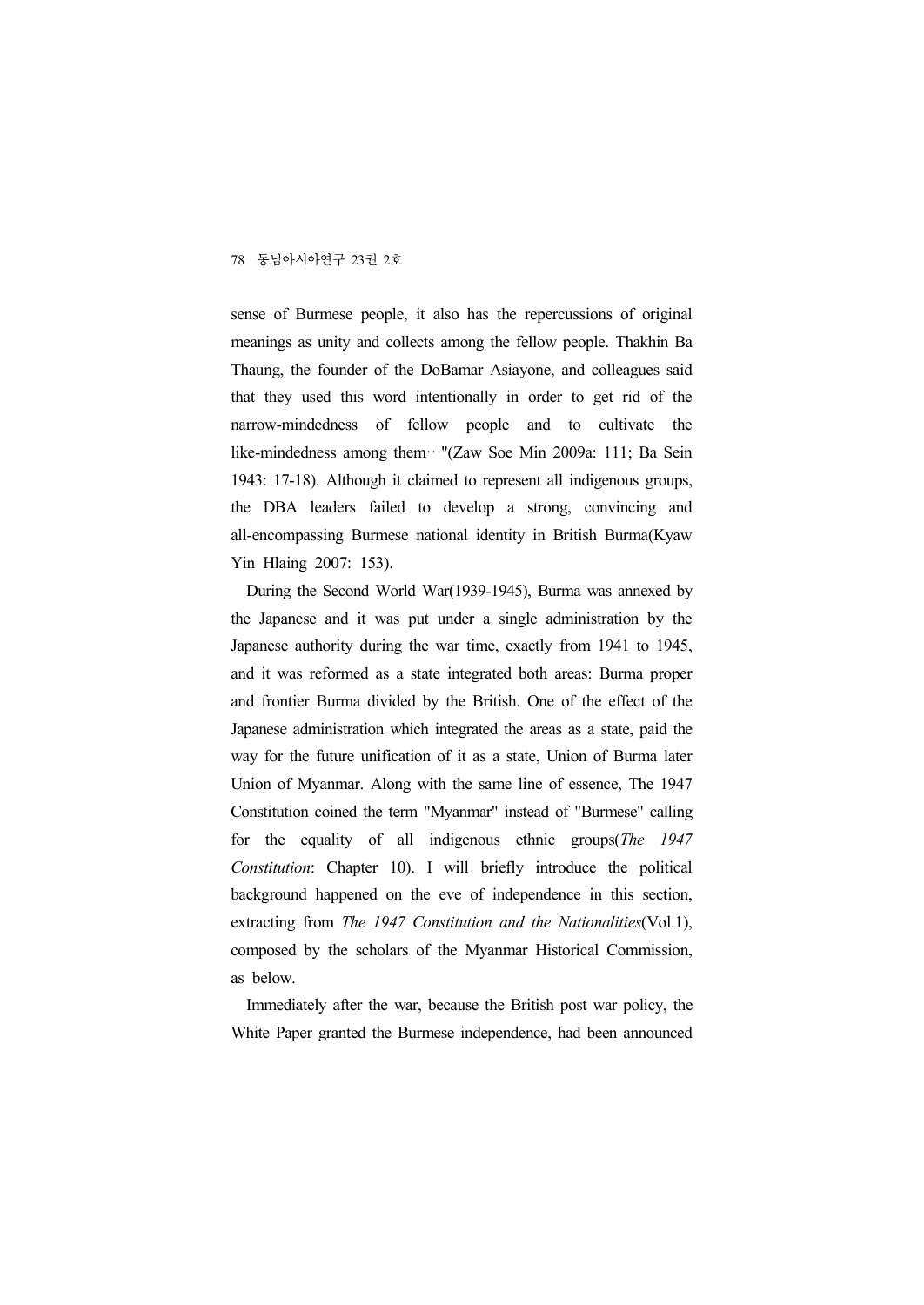in 1945. The White Paper, however, revealed the intention that the British Government wanted to exclude frontier areas of the administration of newly independent Burma(Kyaw Win 1999: 107). Regarding the British policy to the Burmese independence, the Anti Fascist People Freedom League(AFPFL), composed of the Burma Communist Party, Revolutionary Party and the army, the leading nationalist association in colonial Burma at the time being, had made public its policy on 25 May that the Burmese desire was the attainment of the self-determination for Burmese(Kyaw Win 1999: 108). At the same time, the AFPFL had hold Naythuyein Mass Meeting on 19 August 1945. The meeting made some decisions and one of them stressed endorsing the Atlantic Charter and other international agreements, for example Teheran Agreement and Yalta Agreement, which granted the freedom of all people to determine their own destinies and reiterating Burmese oft-repeated aspiration and demand for full sovereignty of status(Kyaw Win 1999: 108).

By the aim of the Burmese political leaders that all areas of British Burma should be freed at the same time and to integrated into a single state, political movements continuously occurred in British Burma. Have some conversations between the British government and Burmese political leaders, and leaders of ethnic minorities and Burman leaders, eventually, the British government invited a Burmese delegation composed of General Aung Sun and other leaders, some are members of the AFPFL and some were members of the Governor's Executive Council(Kyaw Win 1999: 159).

According to an agreement that to achieve the early unification of the frontier areas and Burma proper with the free consent of the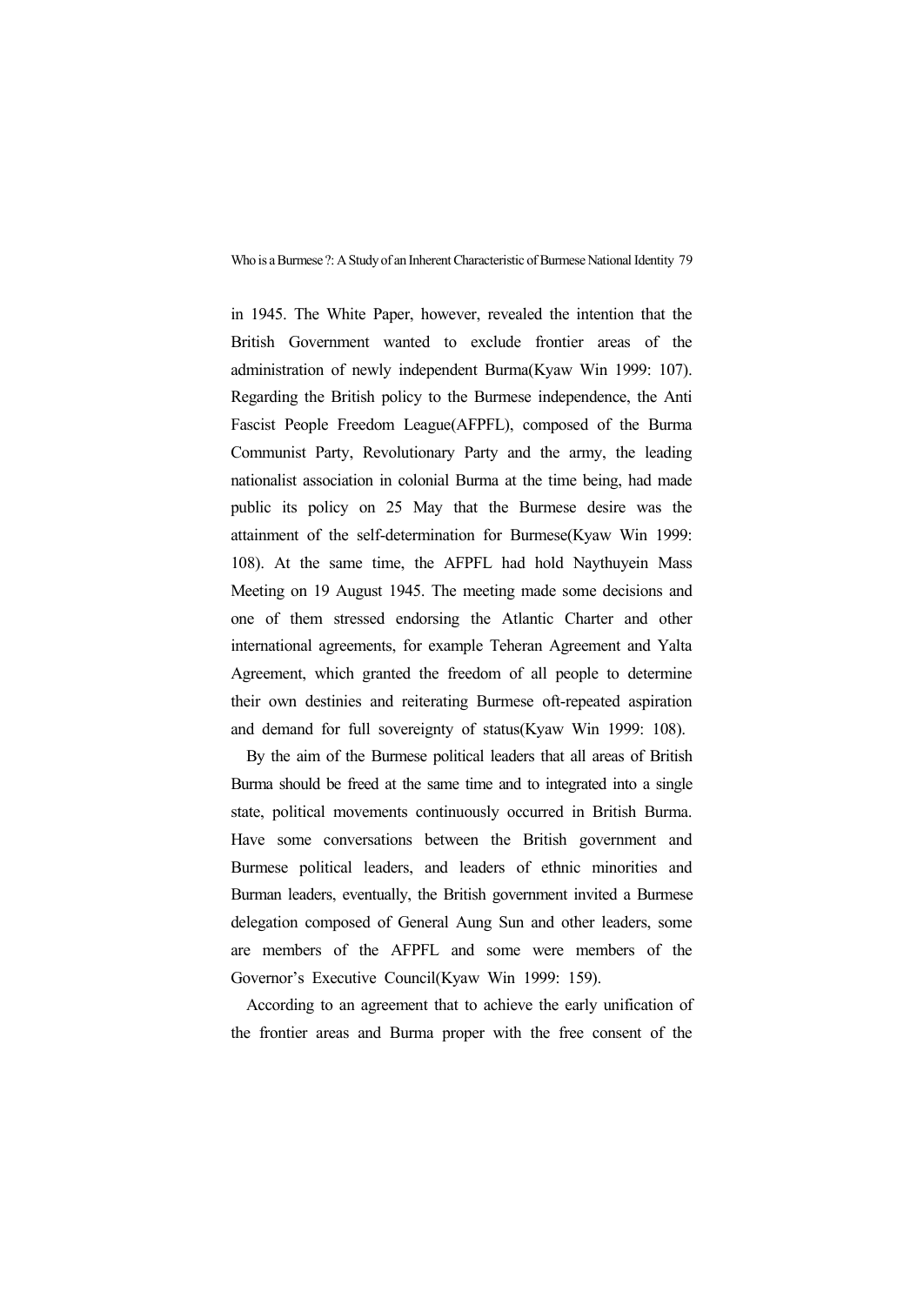inhabitants of those areas, Burmese political leaders and other ethnic leader tried to get an agreement with leaders of ethnic minorities. As the result of these endeavors, the Panglong Conference had been arranged on 11 and 12 February, 1947 and, with the agreement of the leaders of frontier areas, the Panglong Agreement was signed by the leaders including Shan Sawbwas and leaders, Kachin leaders, Chin leaders and General Aung Sun, representative of the Burmese government(Kyaw Win 1999: 213).

After the independence, according the Panglong Agreement, Burma became a single state composed of Burma proper and frontier areas integrated into a single state by the Panglong Treaty signed by the Burmese nationalists led by General Aung Sun and leaders of ethnic minorities on 12 February 1947(Mya Han 1991: 93-99). In order to integrate a single state, the term Burmese has been replaced by the term Myanmar and the latter has been officially referred to the community composed of all indigenous ethnic groups throughout the respective independent governments. However, based on the political and religious problems, there are ethnic conflicts between independent Burmese government and ethnic nationalist groups immediately after the independence.

As I have shortly discussed in this section, Burmese national identity does not represent the emigrants such as Chinese and Indians, and it makes the contrast between the demography of colonial Burma, composed of indigenous ethnic groups and emigrants, and the identity.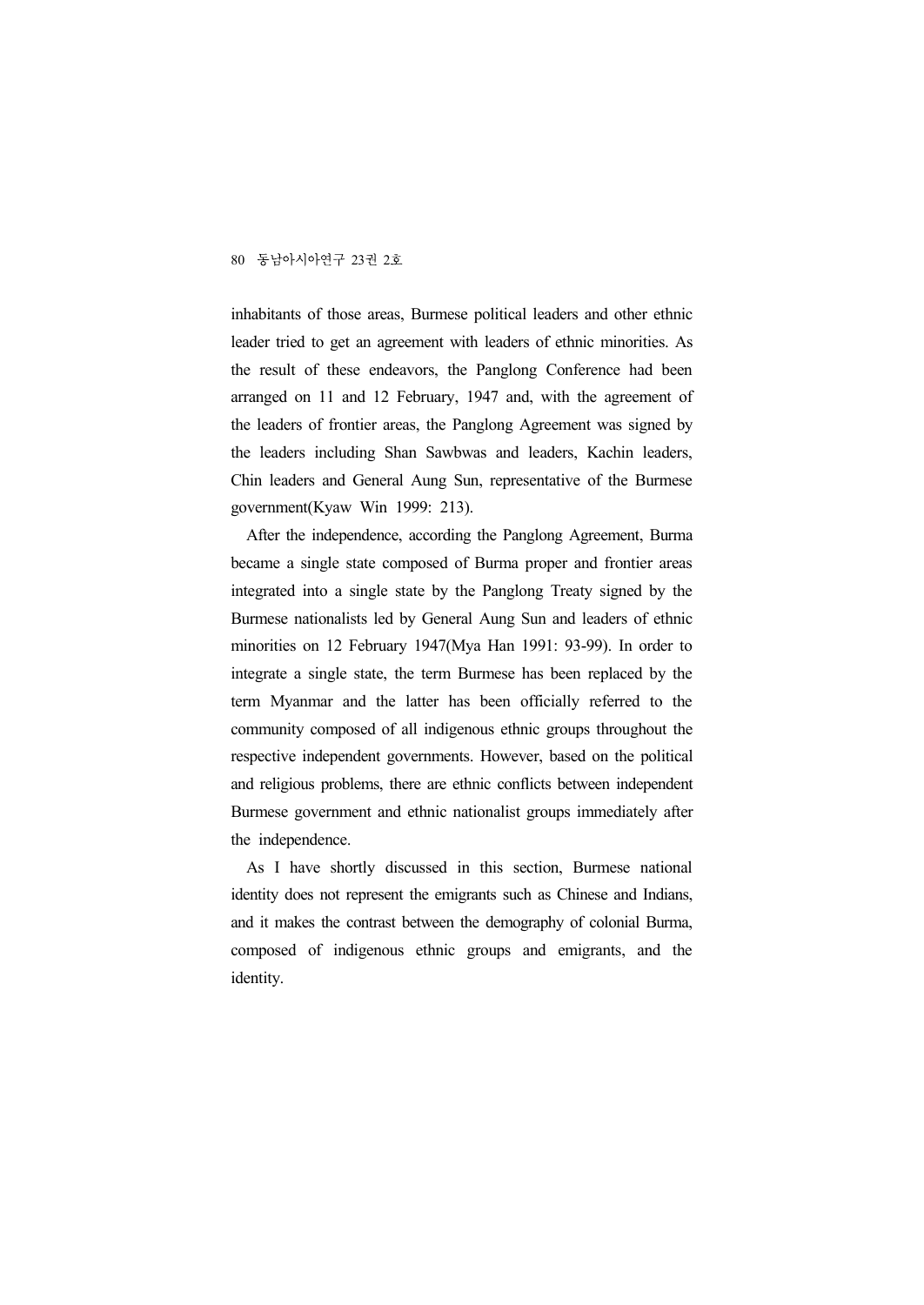#### 2. National Ideology Raised by the YMBA

In order to figure out the inherent character of the Burmese national ideology, I will make a discussion of the aim and objective of the YMBA. Before moving on to the descriptive analysis of the statements of the YMBA, I will briefly report some researches on the YMBA's activities.

There are two opinions on the YMBA's activities. Professor Setinberg has expressed his opinion that the YMBA was formed in 1906 by a group focus on religious works and patriotic activities modeling after and in competition with the Young Men's Christian Association(YMCA), and the association made an account of the activities both social welfare and advocacy activities, at the national level involved in the independence movement(Steinberg 1997). On the one hand, some researches have recognized the YMBA as a leading association in Burmese nationalist movement. Professor Taylor, one of the most outstanding scholars in modern Myanmar political history, made a remark that the YMBA is the first and foremost nationalist element in the political arena of colonial Burma and its' Burmese name is *Buddha Batha Klyana Yuwa Athin* (Association of Care for the Well Being of Buddhism)(Tayor 1988: iv). On the activities of YMBA, Myo Oo(2011) shed light the role of the association that it protected the Burmese Buddhist promoting various cultural aspects including education, and called for demands legally for the release from economic, social and cultural oppressions by foreigners such as Indians and Chinese who had economic power and westerners who had administrative power and were in the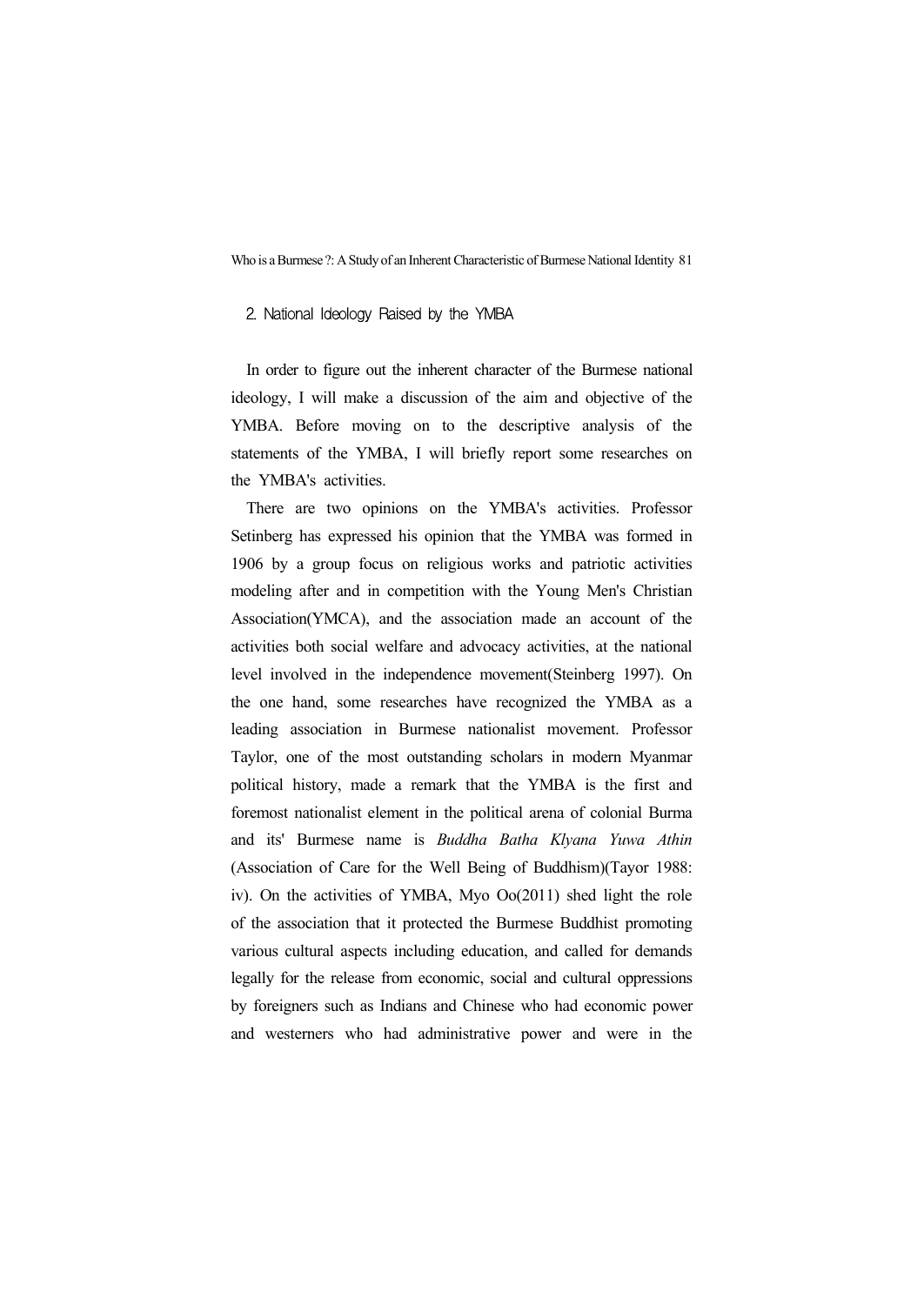dominant position in British Burma(Myo Oo 2011: 105). Zaw Soe Min, a young Myanmar political historian, has stressed his opinion on the YMBA that the YMBA was the standard bearer of the Burmese nationalist movement between 1906 and 1920, and the major claims of the nationalist movement in its infancy were to gain the socioeconomic and administrative reforms within the colonial framework(Zaw Soe Min 2009a; 2009b).

Based on the second opinion, in this article, I will discuss the activities of YMBA. Because, as has been reflected in the above mentioned researches, the association, employing Buddhism as a common base of the Burmese society composed of indigenous ethnic groups such as Burmese, Mon, Rakhine and Shan whose religion is Buddhism, in British Burma, protected its indigenous ethnic groups which have been oppressed by foreigners.

Though the association did not coin the term Burmese, as has reflected in its name of the YMBA, the ethnic attachment of it has primarily been focused on the ideology of Buddhism as a common denominator. The goal of the YMBA can be seen in four aspects: *Amyo*(Nationality), *Batha*(Burmese language), *Thathana*(Buddhism) and *Pyinnya*(Education). The slogans of the YMBA were "*Amyo-go-Chitpa*"(love the nation), "*Batha-go-Layazaba*"(respect the Burmese language), "*Sasana-go-Chimyintba*"(promote the Buddhism), and "*Pyinnya-go-Aapeba*"(encourage the education)(Mya Han 1991: 174-178). In short, the YMBA, employing Buddhism as a common base of the Burmese society, tried to protect the Burmese Buddhist, as I have mentioned in the article.

As I have briefly touched in the introduction, Schefold pointed out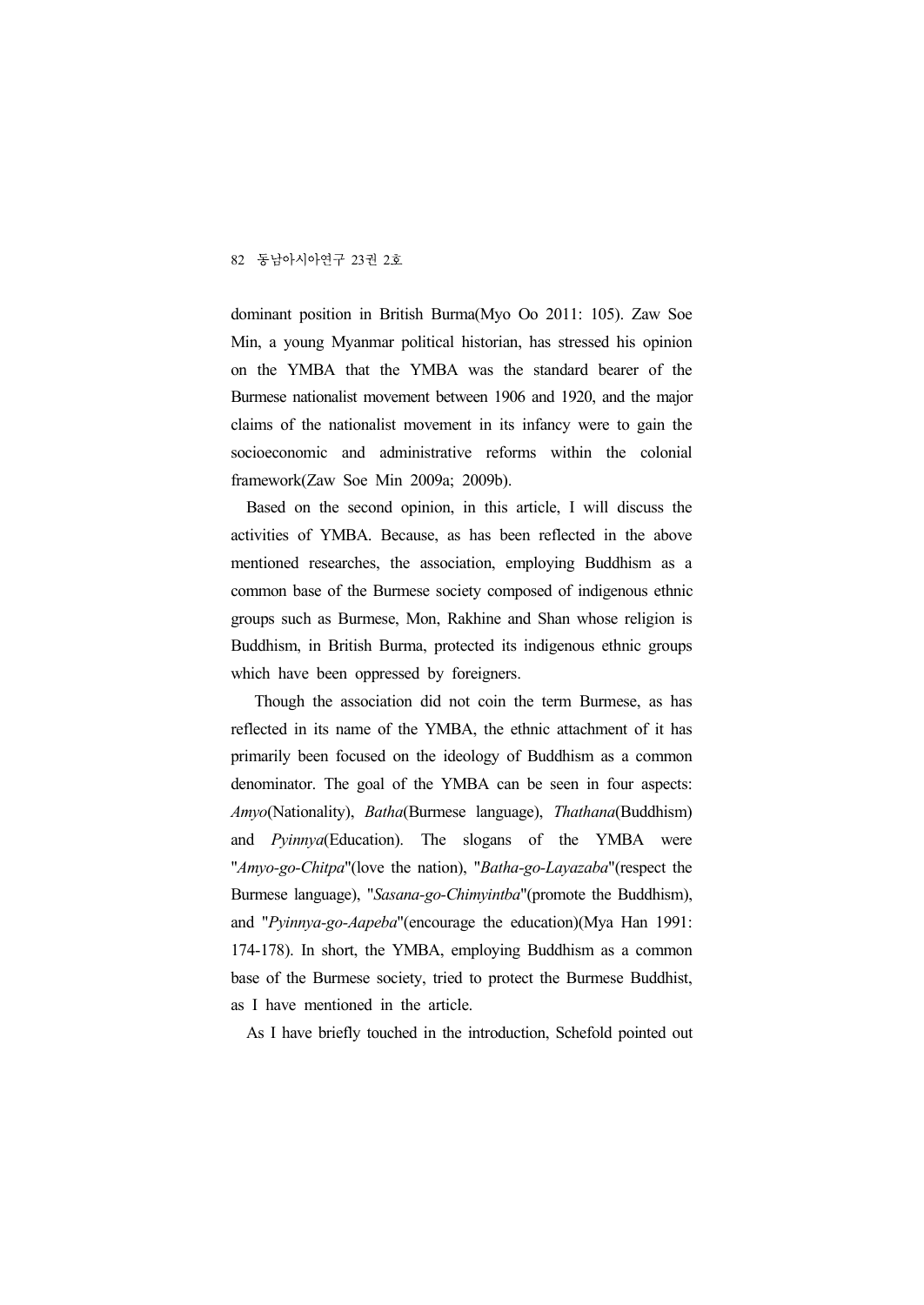that ethnicity could be expected to appear in a community in which people is believing that they possess a specific cultural tradition are interacting in a social context and external condition facilitate the sentiment of potential alternatives to a group attachment(Schefold 1998: 261).

In the case of colonial Burma, foreigners who emigrated to colonial Burma were not only the Europeans, including the British, the colonizer, but also Asians, Chinese and Indians who were believed to have overwhelmed the Burmese economy. Burmese nationalist, therefore, demarcated the ethnic boundaries by the religion, Buddhism, since the very beginning of the Burmese nationalist movement. The ethnic attachment was, in other words, apparently divided by the Buddhist culture in colonial Burma.

It is obvious in the slogans that the YMBA coined the term Buddhist by evaluating the role of Buddhist tradition, culture, religion and language different from those of foreigners. It seems to have believed that the YMBA referred to the term Buddhist to represent all indigenous people in Burma proper. Because, at the time being, most of the people who lived in Burma proper were Buddhist such as Burmese, Karen, Mon, Rakhine and Shan. However, the term Buddhist coined by the YMBA could not claim to represent all indigenous ethnic minorities, at least to non-Buddhist.

In order to shed light the inherent characteristic of Burmese national ideology, it is worth to analysis the statements of the YMBA made in the very beginning of the movements. U Lay Maung's *Myanma Nainggan-ye Thamine*(History of Burmese Politic) volume one(1973), documented work on Burmese political history, records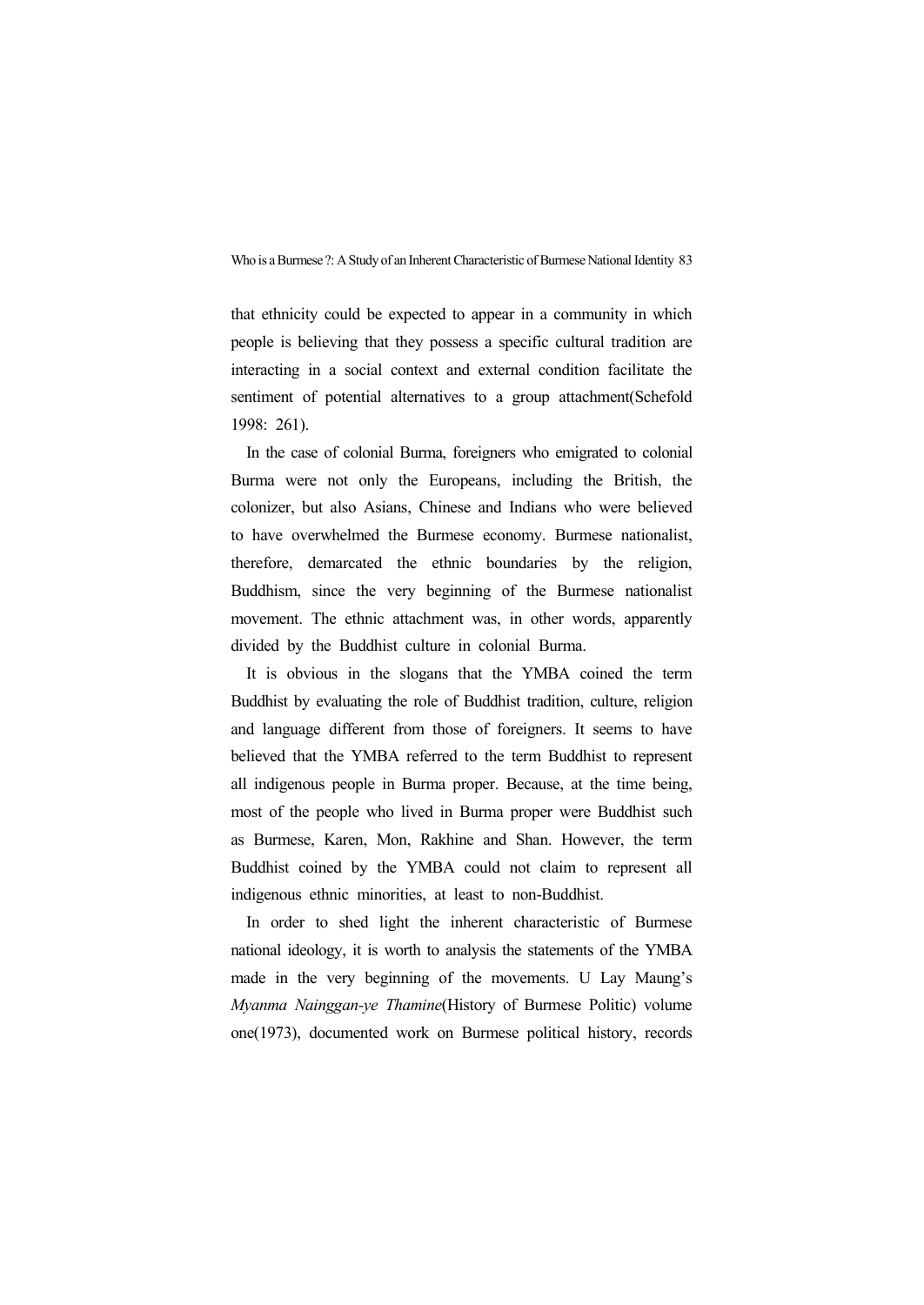the events and activities of nationalist organizations chronologically. For this purpose, this study will focus on the descriptive analysis of the decision, demands and requests made in the conferences held in the cities, in this section.

The YMBA held eight conferences from 1911 to 1920, and make decisions and reported its aforementioned goals and activities to the people. As I have described below, in order to protect the Buddhist community, an imagined community(Anderson 1991), the association held conferences in the big cities of Burma proper respectively.

| First   | Yangon      | May 7, 1911          |
|---------|-------------|----------------------|
| Second  | Yangon      | May 10, 1914         |
| Third   | Mandalay    | October 24-26, 1915  |
| Fourth  | Hinthada    | October 24-26, 1916  |
| Fifth   | Pyinmana    | October 17, 1917     |
| Sixth   | Mawlamyaing | October 22-23, 1918  |
| Seventh | Pathein     | October 11-13, 1919  |
| Eighth  | Pyi         | October 29, 30, 1920 |

Due to the purpose of this research is to figure out the inherent character of Burmese national ideology, I will discuss the ethnic attachment of the YMBA. For this research purpose, a descriptive analysis of the statements issued by the association will be conducted as belows.

In order to create a homogeneous society, the YMBA tried to spread out Buddhist education throughout Burma proper. Based on the Buddhist education, the association proposed a statement on the teaching of Buddhism in schools in the first conference held in Yangon(Lay Maung 1973: 107) and in prison in the second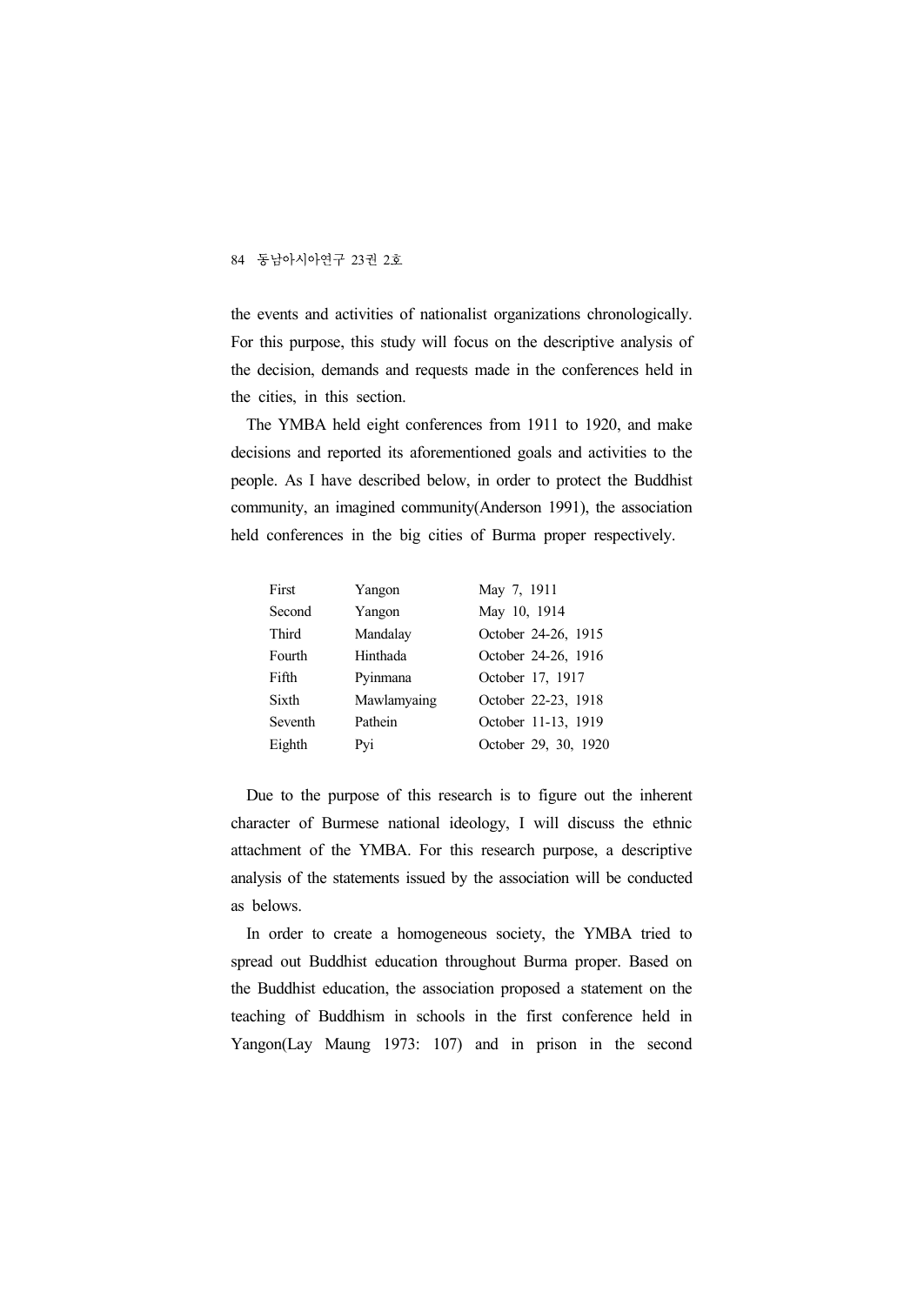conference in 1914(Lay Maung 1973: 107-108). The association, in addition, tried to teach *Mingalasutta*, a sermon given by the Lord Buddha containing the 38 rules for a beatific life, in Buddhist schools (Lay Maung 1973: 165). For this purpose, the YMBA decided to establish Buddhist schools in respective areas, for example, a school in Zalon, a town in Ayeyawady delta(Lay Maung 1973: 117, 141), and a high school(Lay Maung 1973: 112) and a Buddhist University in Yangon(Lay Maung 1973: 142). The YMBA supported to begin teaching Buddhism not only in Buddhist schools but also in government schools and private schools such as vernacular schools and Anglo-Burmese school(Lay Maung 1973: 120, 107-108). The association, moreover, tried to establish a Buddhist education fund to support Buddhist education and to be appointed qualified teachers in the Buddhist schools(Lay Maung 1973: 111-119). Viewing the above mentioned demands, it can be seen that the YMBA enthused spreading Buddhism among the people to mobilize Buddhism as an ideology for the Buddhist community.

Another attempt of the YMBA for the development of the Buddhist community was to raise the role of it. For this the YMBA made requests to the government and the Buddhists in colonial Burma. The YMBA firstly tried to raise the moral character of Buddhists in its first and second conference. In the conferences held from one to five, for this purpose, the association continuously requested to the Buddhist to strive for abstinence of Buddhists(Lay Maung 1973: 107-140), and to the government to prohibit selling alcohol to the Buddhists live in Lower Burma(Lay Maung 1973: 108, 114-128) and not to allow gambling in the monk's funeral ceremonies(Lay Maung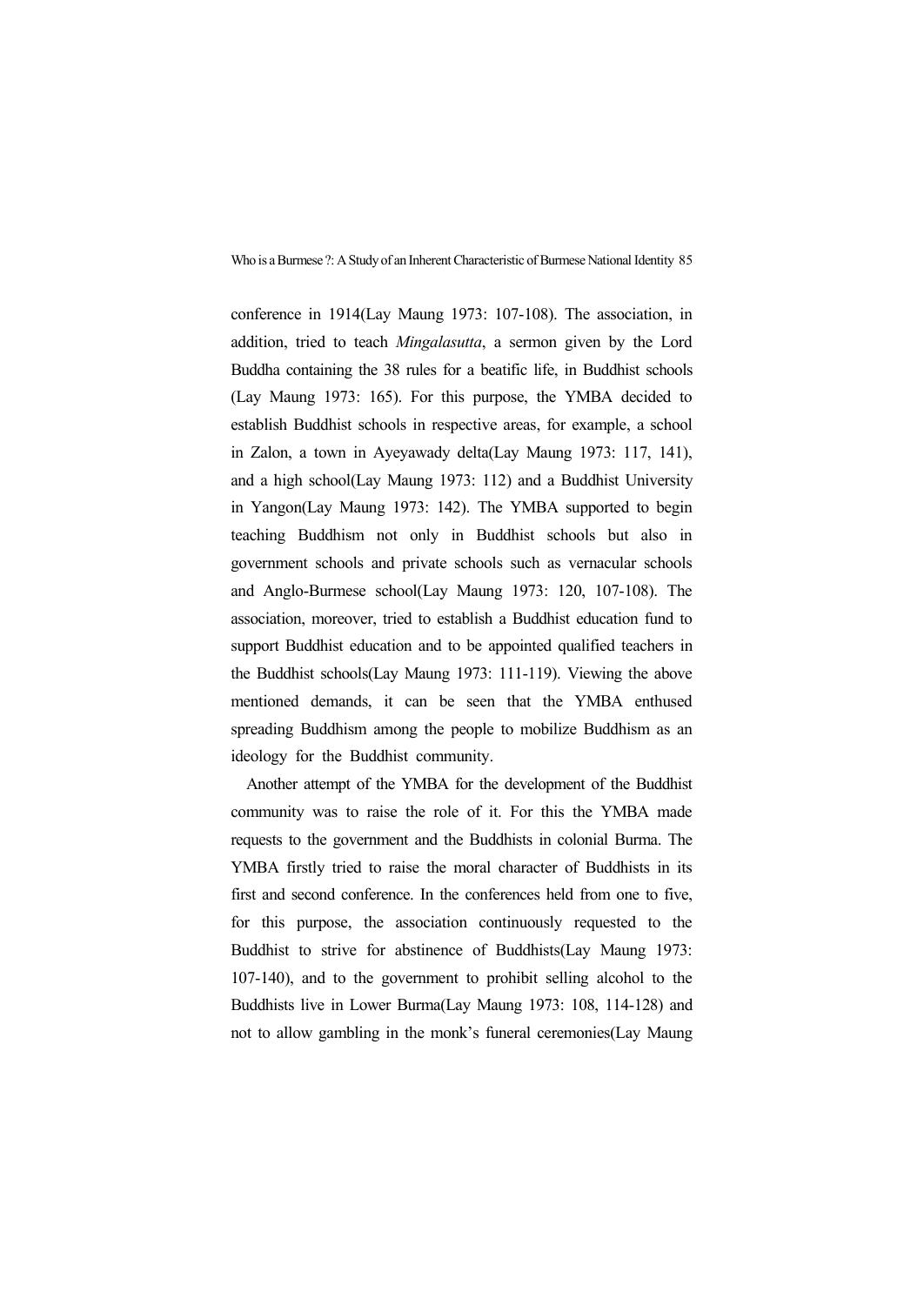1973: 125). For the role of monks, the YMBA requested the Railroad Department to arrange a car only for the Buddhist monks(Lay Maung 1973: 123), and tried to contact foreign Buddhist associations(Lay Maung 1973: 125) and to teach English to Buddhist monk for their Buddhist missionary work. The association repeatedly requested to the colonial government to recognize Kason full moon day, the day fell on full moon day of the second month in Burmese calendar, as a holiday and one time to recognize the important days for the Buddhist as holidays(Lay Maung 1973: 107, 125) due to it is an important day for the Buddhists.

The next attempt of the YMBA was to establish a Buddhist community systematically. For this purpose, the YMBA demanded the government to enact a law for the legacy of Buddhist right which one can distribute his heritage by will(Lay Maung 1973: 118). In addition, the association requested the government to judge cases of Buddhist women who got marriage with non-Buddhist under British law(Lay Maung 1973: 174). Moreover, the association requested the authority to create an identification system of monk and to register monasteries(Lay Maung 1973: 165), and to create a post which is responsible for the Sanghas(Lay Maung 1973: 116).

The final attempt of the YMBA was to protect the Buddhist community. For this purpose the YMBA adopted two ways: one was to protect the image of Buddhism; and the other was to protect the rights Buddhist women who got marriage with non-Buddhist. In order to protect the image of Buddhism, the YMBA tried to prohibit the coming of non-Buddhist shoes on to pagodas(Lay Maung 1973: 138), to move British Army based in the Shwedagon Pagoda(Lay Maung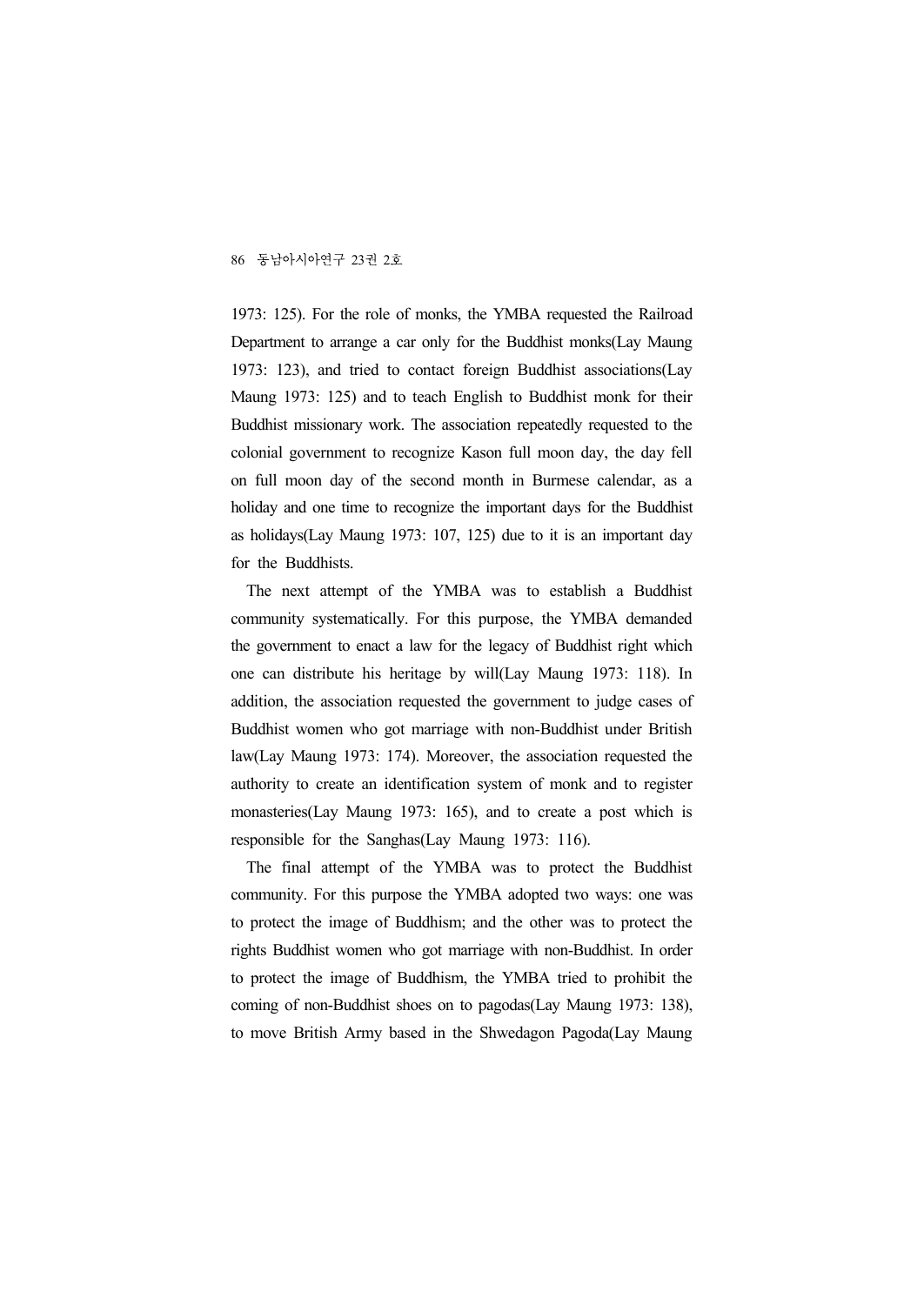1973: 173), and to condemn the use of Buddhist pagoda pictures as a trademark used by non-Buddhist(Lay Maung 1973: 135). For the protection of the rights of Buddhist women, the association firstly condemned the marriage of Buddhist women with non-Buddhist in its fifth conference held in Pyinmana(Lay Maung 1973: 138). Secondly, it tried to publish a book condemning the marriage of Buddhist women with non-Buddhist. Finally, it demanded the government to judge cases of divorce of the Buddhist women who got married with non-Buddhist by the British law(Lay Maung 1973: 170).

To sum up, having a recourse to Buddhism, it can generally be said that the YMBA tried to protect the Buddhist community, promoting various aspects including educating, consolidating, requesting to systematize the community and called for demands legally for protection from economic, social and cultural oppressions by foreigners. The YMBA, in specific, set down the inherent character of the Burmese national ideology. By the inherent characteristic of Burmese national ideology means the focus only for the interest of indigenous ethnic groups whose religion is Buddhism, reflected in the ethnic attachment since the very beginning of the nationalist movements occurred in colonial Burma.

#### Ⅳ. Discussion

This study considers the inherent characteristic of Burmese national identity, specifically it reexamines the ethnic attachment focused on the Buddhists in Burma proper. Not only the character,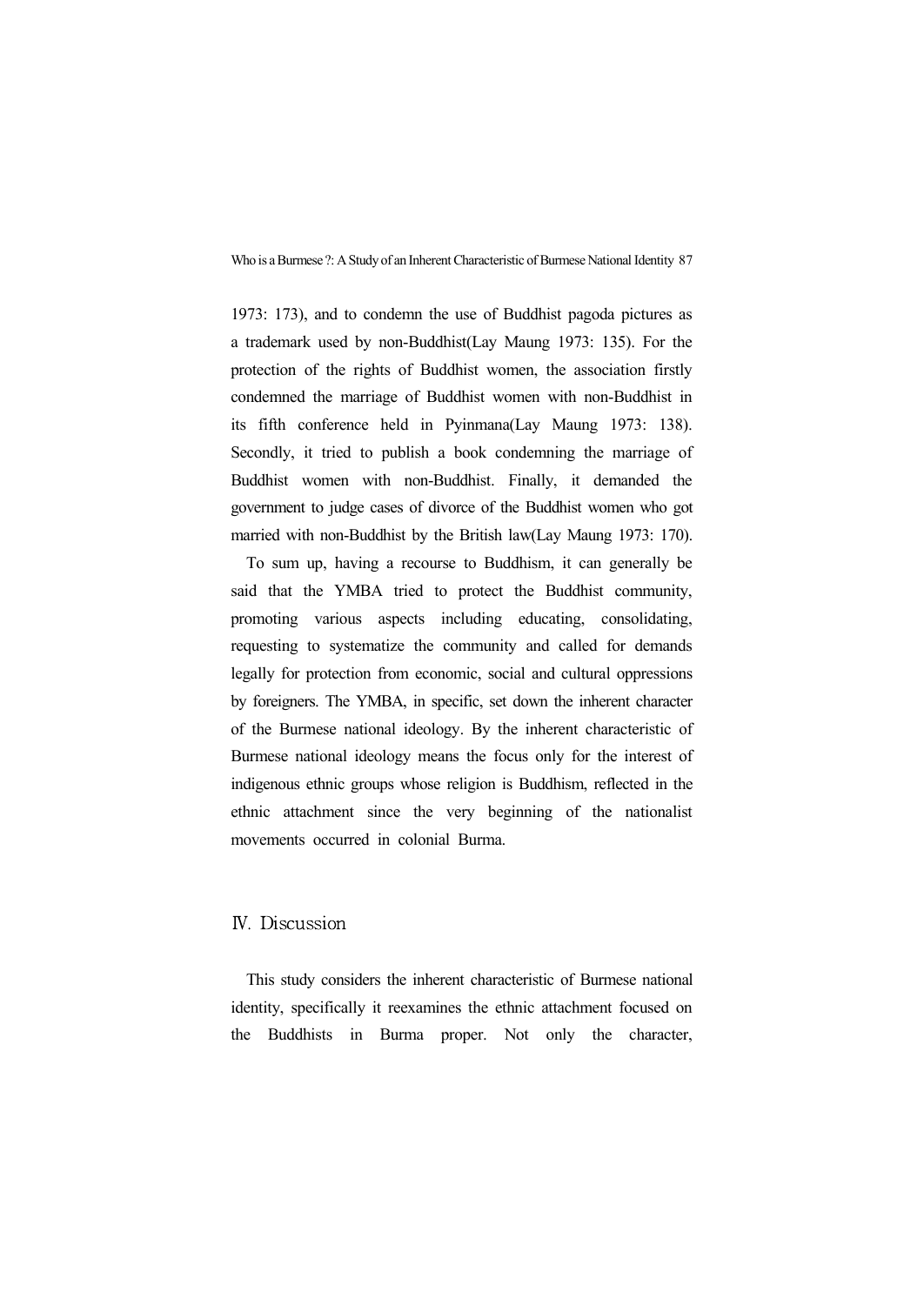anti-colonialism, but also ethnic attachment, only which focus for the Burmese Buddhist, is an inherent character of Burmese Buddhist national ideology which shaped the Burmese national identity. As I have explained above, Burmese national identity were formed along with the nationalist movements during the colonial period. Colonial Burma, later independent Myanmar, shaped by the colonizer British, and from the beginning of British administration in the mid of the 19th Century, to the separation of British Burma from British India in 1937, a lot of Indians emigrated to colonial Burma, like some Chinese. The ethnic formation in colonial Burma provided a new variation of the example that mentioned the ethnic attachments by the religion become manifest with equal intensity and exclusivity.

Along with the bureaucratic reforms, social, economic and political conditions were changed and anti-colonial movements broke out in colonial Burma by the nationalist associations: the Young Men's Buddhist Association(1906-1920) and the General Council of Burmese Associations(1920-1930), which asked for Home Rule; that when We, Myanmar Association(1930-1938), which aimed at regaining independence; and that when Anti-Fascist People's Freedom League(1945-1948) which target to build "Union of Burma."

In order to portray the inherent character, this study re-examines the Burmese national identity devoted on a descriptive analysis of the Burmese national ideology raised by the YMBA. From the discussion so far, it can be concluded that there is an inherent character, which only focused for the interest of indigenous ethnic groups whose religion is Buddhism, in the ethnic attachment of the Burmese national identity. The YMBA had coined the term Buddhist and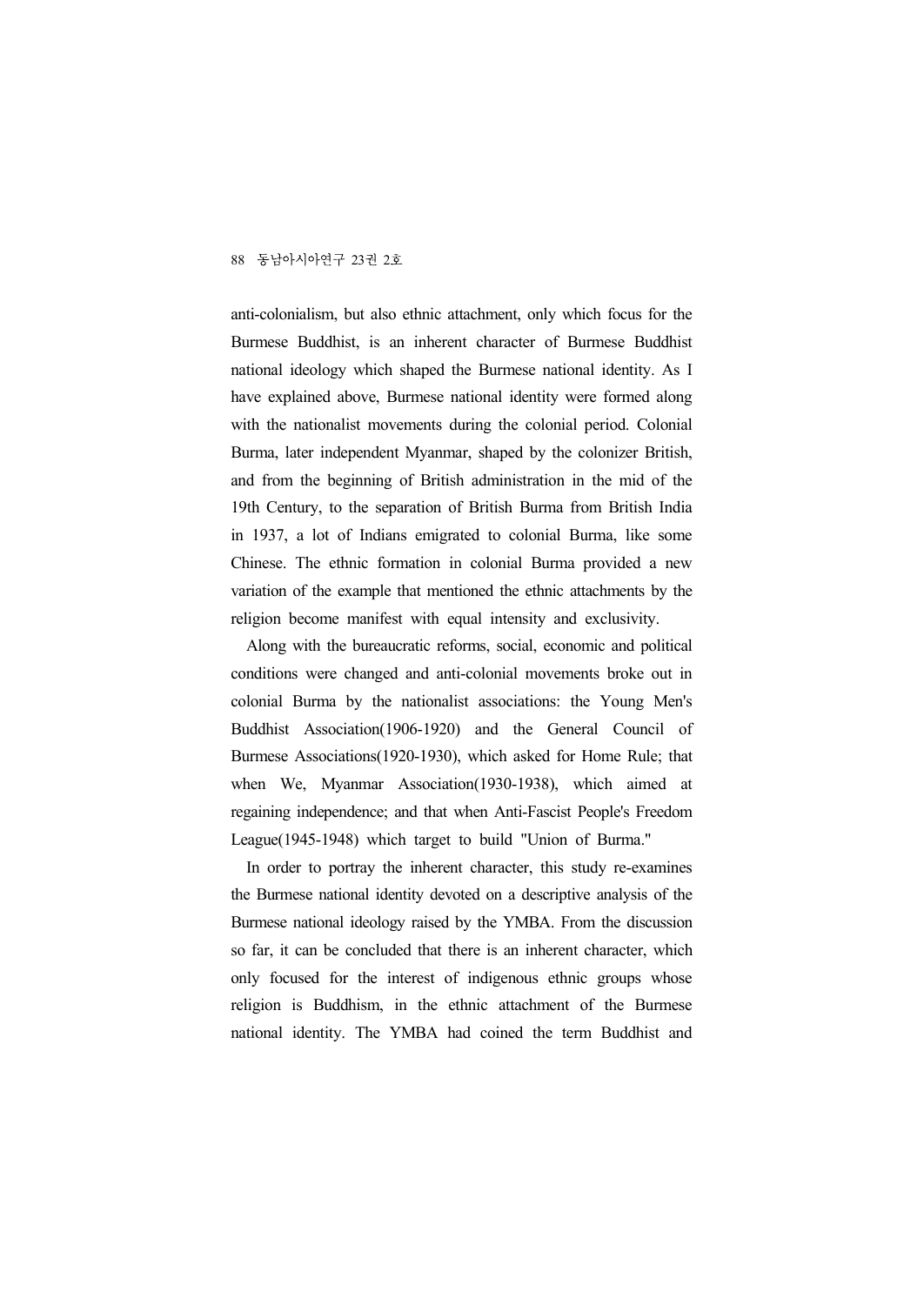advocated the indigenous people, a community being oppressed by foreigners such as Indian, Chinese and Europeans. In this way, this inherent character, as a Burmese national ideology, came out since the very beginning of the nationalist movements. The DBA, We Myanmar Association, also coined the term Burmese which included all indigenous ethnic groups who were suffering from political and economic distress. Since then, the term Burmese has been defined from the wider perspectives. On the eve of the independence, the 1947 Constitution adopted the term Myanmar composed of all homogeneous ethnic groups lived in Union of Burma(Myanmar).

As mentioned in the article, however, the YMBA was the association which protected the indigenous ethnic people whose religion is Buddhism promoting various cultural activities and made requests and demand legally for the release from economic, social and cultural oppression by foreigners in the colonial order. In distinguishing the community, the YMBA only focused for its indigenous people. The association, although, defined the Burmese national identity from wider perspectives, at least in theory, it was difficult to aloof all ethnic minorities lived in British Burma due to some Chinese are Buddhist and all indigenous people are non-Buddhist. On the other hand, the DBA, We Burmese Association, mobilized the Burmese national identity from the wider perspective included the all indigenous in Burma proper, at best all citizens of British Burma including the Chinese and the Indians. The ideology raised by the DBA, however, entirely relied on the language and history of major ethnic Burmese. Following the same line, on the eve of the independence, Burmese nationalist leaders adopted the Burmese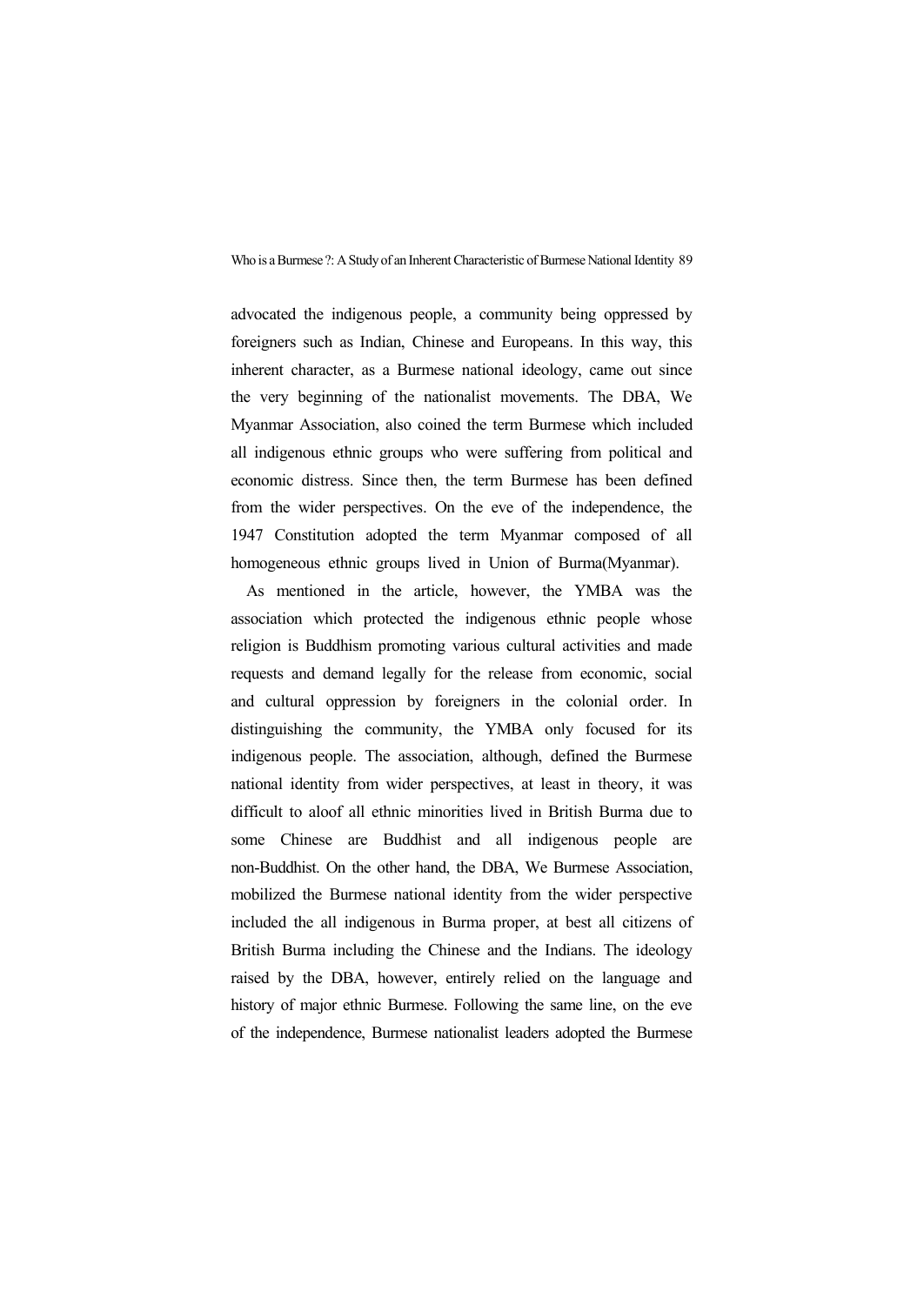national identity in order to incorporate the national identity, for the purpose of integrating a single state compose of Burma proper and frontier areas. As a matter of fact that the essence of the ideology was originated in the term Burma by the DBA and has been interchangeably used after the independence period.

*Keywords:* Burmese national identity, Myanmar, Buddhism, Burmese, Colonia Burma

## <참고문헌>

- Anderson, Benedict R. O. 1991. *Imagined Communities: Reflections on the Origin and Spread of Nationalism*. London: Verso.
- Aung Zaw. 2012. "Burma's Rohingya Dilemma." *The Irrawaddy* June14.
- Ba Sein, Thakin. 1943. *Thakinmyai Bamar Lutlatye Kyopanhmu* (The Thakin's Struggle for Burmese Independence). Yangon: Taipyu Pyipyu.
- Burma. 1948 . *The 1947 Constitution*. Yangon: Supdt, Govt. Printing and Stationary. http://www.scribd.com/doc/25420681/1947- Constitution-of-Burma-English-Version (Accessed: October 25, 2012)
- Dittmer, Lowell (ed.). 2010. *Burma or Myanmar: The Struggle for National Identity*. Singapore: World Science Publication.
- DoBmar Asiayone. 1930. *Naingganpyu Sarzu Ahmat 1* (Reform Series No. 1). Yangon: Pyigyi Mandating.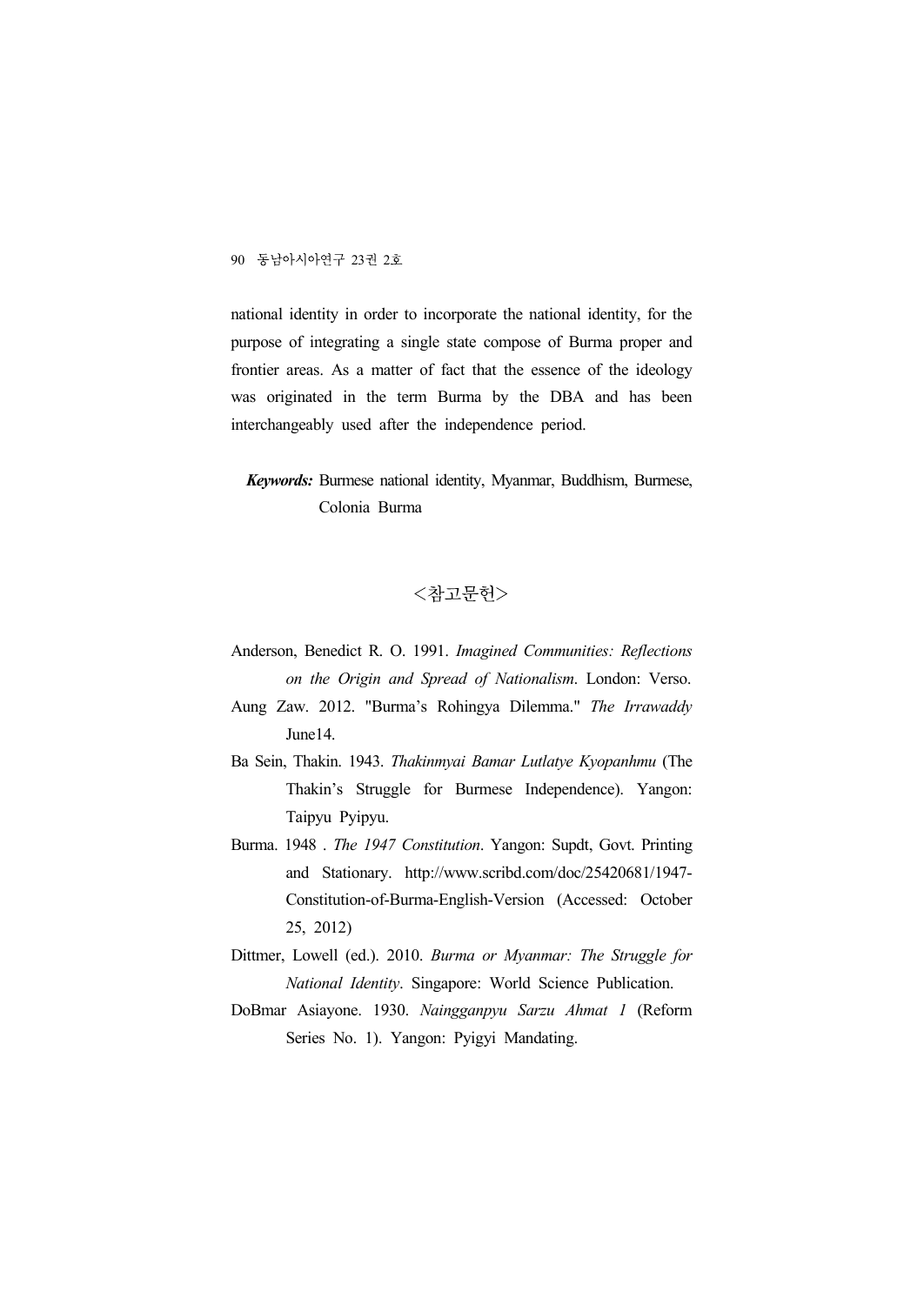\_\_\_\_\_\_\_. 1933. *DoBamar Thadinzin Hmattan* (The DoBamar News Bulletin) 1 (2) January 2.

- DoBama Asiayone Thamine Pyuzu-ye Apwe. 1976. *DoBamar Asiayone Thamine* (History of We, Burmese Association) Vol. 1 & 2. Yangon: Sapei Beikman Ponhnatetaik.
- Furnivall, J. S. 1950. "The Dawn of Nationalism in Burma." *The Journal of the Burma Research Society* 33 (1): 1-7.

- Geertz, Clifford. 1973. "The Initiative Revolution: Primordial Sentiments and Civil Politics in the New States." In C. Geertz (ed.), *The Interpretation of Cultures: Selected Essays*, pp. 255-310. New York: Basic Books.
- Glazer, N and D. P. Moynihan. 1963. *Beyond the Melting Pot*. Cambridge: Mass: MIT Press.
- Hirschman, Charles. 1987. "The Meaning and Measurement of Ethnicity in Malaysia: An Analysis of Census Classifications." *The Journal of Asian Studies* 46 (3) 555-581.
- Khin Maung Hla (ed.). 1987. *Meedoke Thakin Thein Maung Gyii Bawa hnit Nainggan-ye Hluteshahmu-mya* (Life and Activities of Meedoke Thakin Thein Maung Gyi). Yangon: Sapei Beikman Ponhnatetaik.
- Khin Yi. Daw. 1988. *The Dobama Movement in Burma (1930-1938)*. Ithaca and New York: Cornell University Press.
- Kyaw Zaw Aung. 2012. "History of the Myanmar." *Kyemon Newspaper* June 13, p. 6.

Kipgen, Nehginpao. 2006. "Identity, Conflict and National

\_\_\_\_\_\_\_. 1953. "Burma, Past and Present." *Far Eastern Survey* 22: 21-26.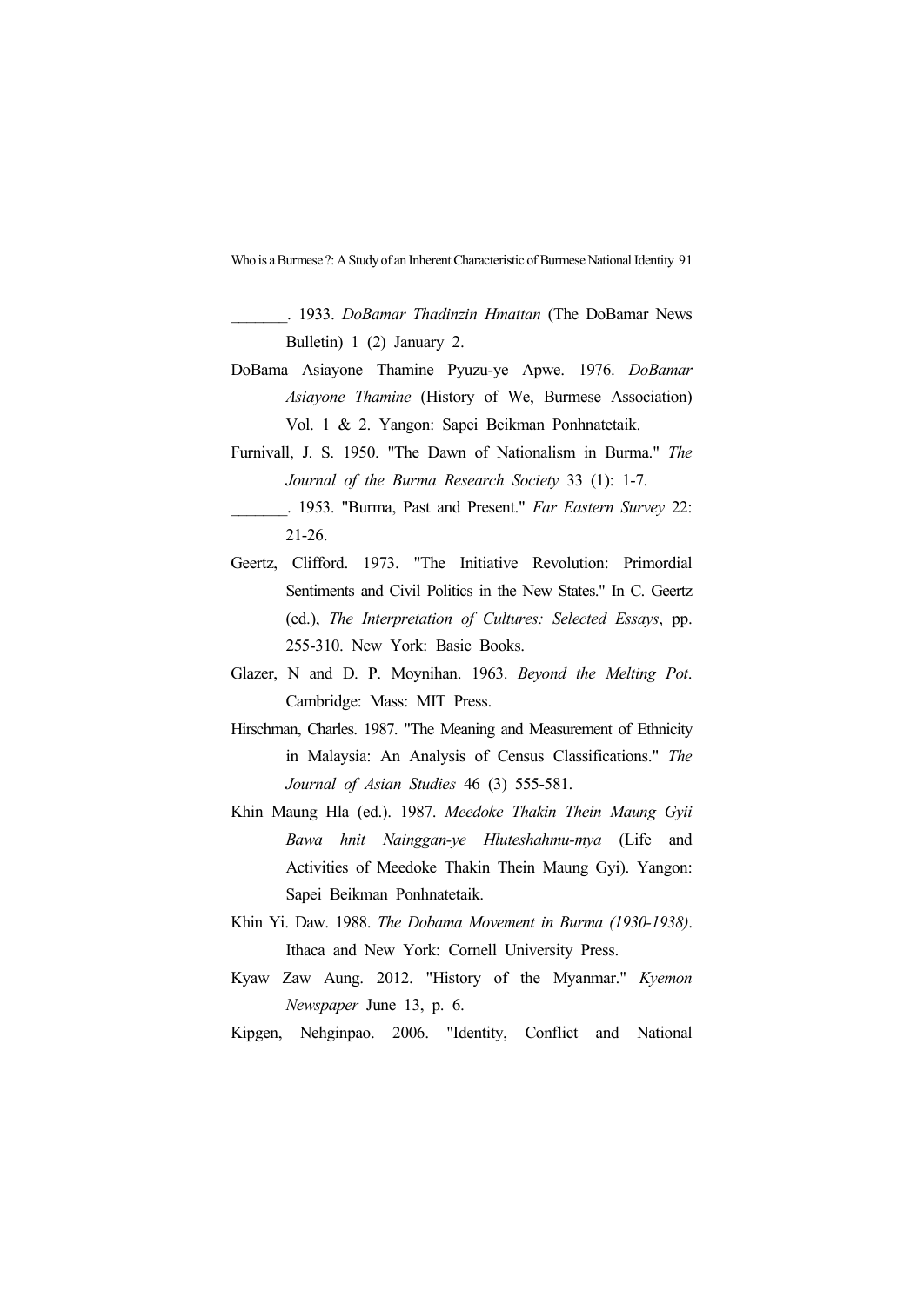Reconciliation in Burma." *Asian Tribune* December 11. http://www.asiantribune.com/node/3610 (Accessed: October 25, 2012)

- Kyaw Win, U, U Mya Han and U Thein Hlaing. 1999. *The 1947 Constitution and the Nationalities* Vol. 1. Translated by Ohn Gaing, Dr. and Daw Khin Su. Yangon: Universities Historical Research Centre and Innwa Publishing House.
- Kyaw Yin Hlaing. 2007. "The Politics of Language Policy in Myanmar: Imagining Togetherness, Practicing Difference?" In Lee Hock Hwan and Leo Suryadinata (eds.), *Language, Nation and Development in Southeast Asia*, pp. 150-180. Singapore: ISEAS Publishing.
- Lall, Marie. 2009. "Ethnic Conflict an the 2010 Election in Burma." Asian Program Paper, ASP PP 2009/04. London: Asia Program, Chatham House. http://www.chathamhouse.org/ publications/papers/view/109182 (Accessed: October 25, 2012)
- Lay Maung, U. 1973. *Myanmar Nainggan-ye Thamine* (Burmese Political History) Vol. 1. Yangon: Sapei Beikman Ponhnatetaik.
- Maung Maung, U. 1959. *DoPyidaungzu Myanmar Nainggan* (Our Union of Myanmar). Yangon: Tekkatho Ponnaitai.
	- \_\_\_\_\_\_. 1961. *Burma's Constitution*. The Hague: Martinis Nijoff.
- May Oo, Naw. 2012. "Reconciliation Needed for a United Burma." *The Irrawaddy* March 16. http://www2.irrawaddy.org/opinion\_story. php?art\_id=18051&page=1 (Accessed: October 25, 2012)
- Melanie Teff and Sarmata Reynolds. 2012. Rohingya in Burma: Spotlight on Current Crisis Offers Opportunity for Progress.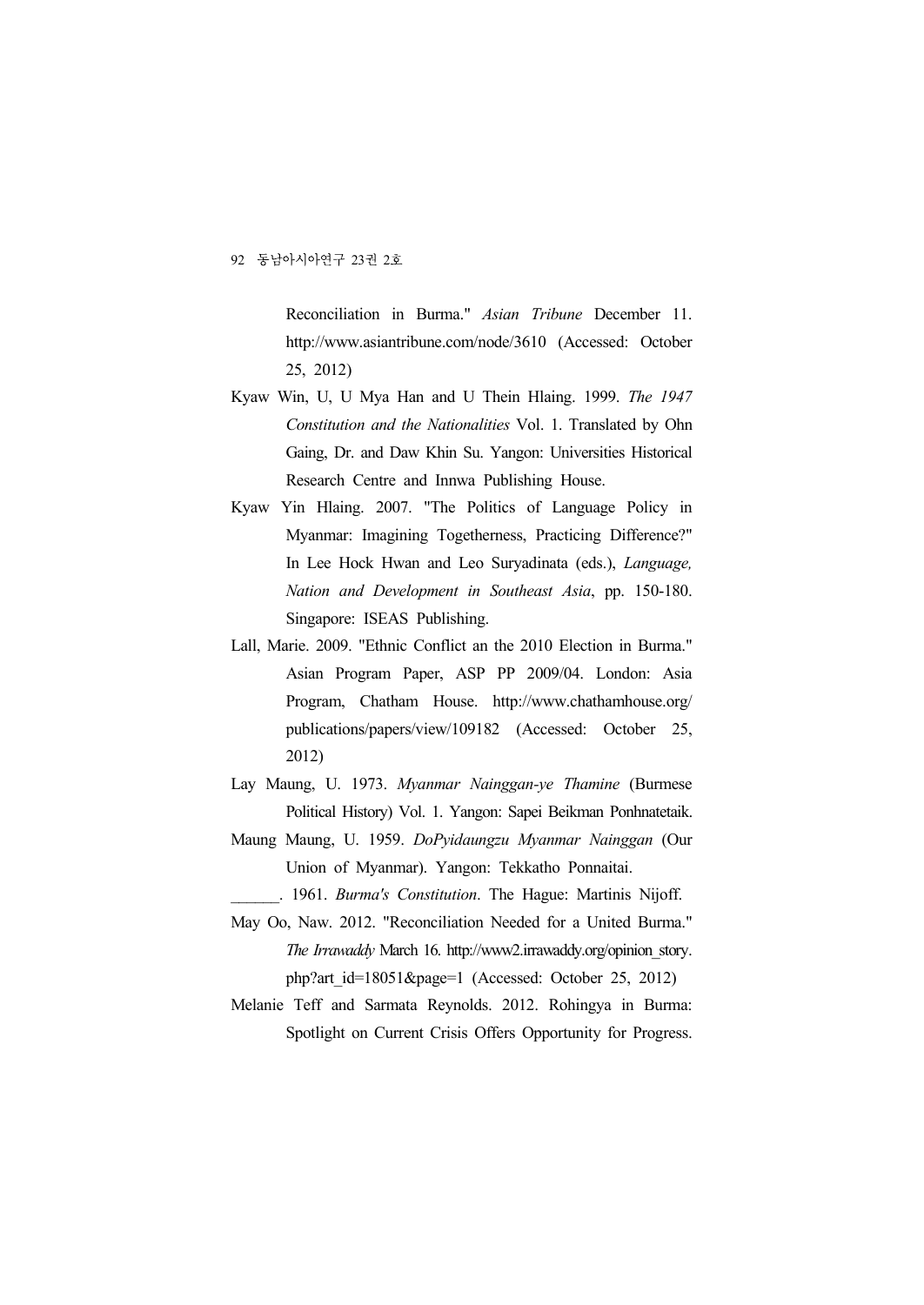Field Report. New York: Refugee International. October 30. http://www.unocha.org/cerf/node/1407 (Accessed: October 25 2012)

- Mya Han, U. 1991. *Kolonikhit Myanma Thamine Abidan* (Dictionary of Burmese Political History (Colonial Period)). Yangon: Tekkathomya Thaminethutethana Uzihtana.
- Myo Oo. 2011. "The Covert Objective of YMBA (1906-1920)." *History and Boundaries* 81 (2011) 12: 105-128.
	- \_\_\_\_\_\_\_. 2012. "Historiography and National Identity of Colonial Burma: An Analysis of a Vernacular School History School Textbook." *The Journal of Asian Studies* 15(2): 1-26.
- Naoki, Soda. 2001. "The Malay World in Textbooks: The Transmission of Colonial Knowledge in British Malaya." *Southeast Asian Studies* 39(2): 188-234.
- Nemoto. Kei. 2000. "The Concept of Dobama ("Our Burma") and Thudo-Bama ("Their Burma") in Burmese Nationalism, 1930- 1948." *The Journal of Burma Studies* 5: 1-16.
- Nyein Chan Aye. 2012. "Myanma lar Bama lar-ne Taingyintha Pyathana (Myanmar or Burmese, and Ethnic Minority Problem)." *The Irrawaddy* July 2. http://burma.irrawaddy. org/archieves/13602 (Accessed: October 25, 2012)
- Schefold. R. 1998. "The Demonstration of Culture: Nation-building and ethnic diversity in Indonesia." In Bijdragen tot de Taal and Land-en Volkenkunde (eds.), *Globalization, Localization and Indonesia*, pp. 259-280. Leiden: KITLV. http://www; kitlv-journals.nl (Accessed: October 25, 2012)
- Smith, A. 2003. "Ethnic Problems and Constitutional Solutions."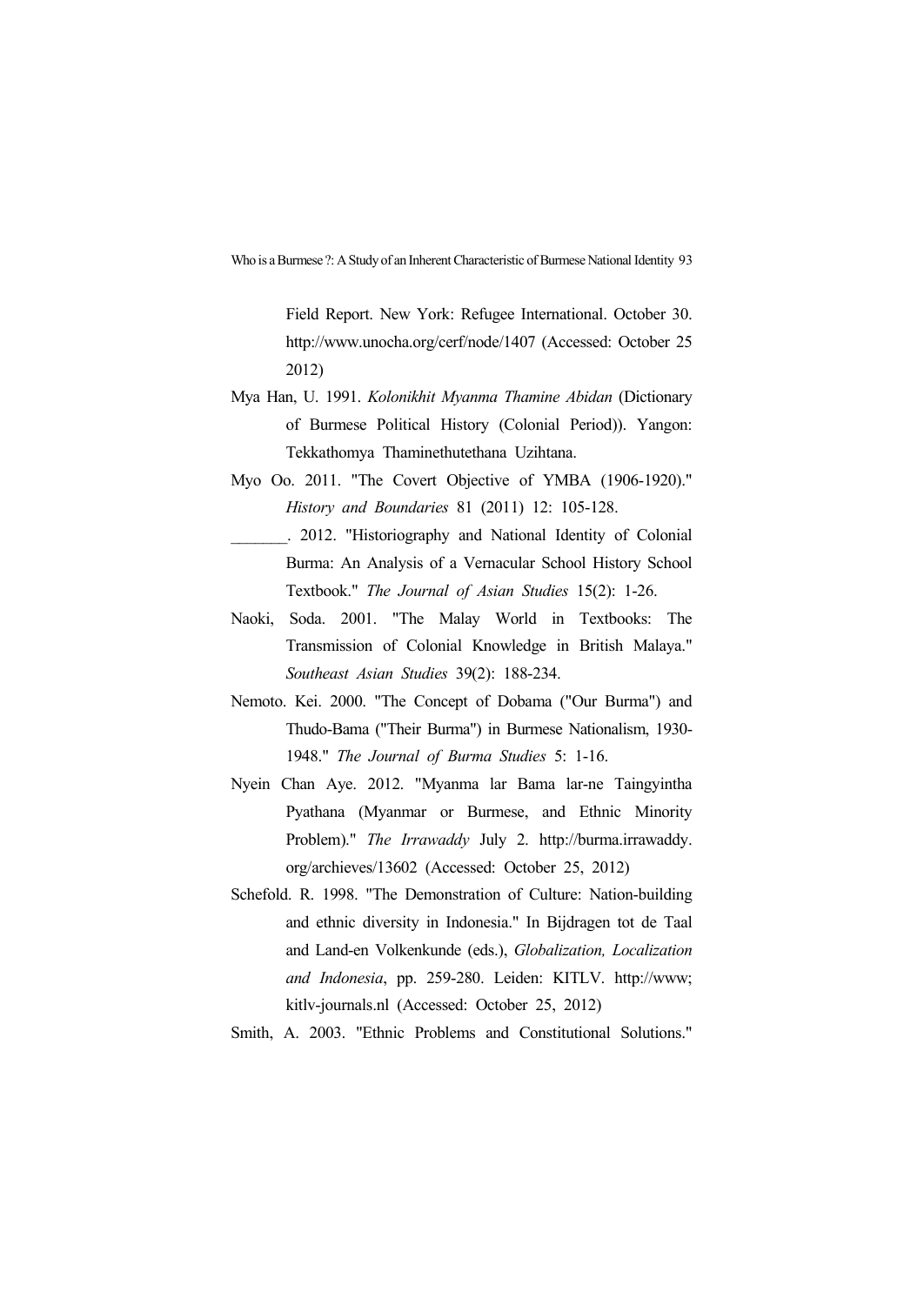*Legal Issues on Burma Journal* (15): 73-83.

- 2007. "Ethnicity and Federal Prospect in Myanmar." He, B.Galligan, D, and Inoguchi T. (eds.), *Federalism in Asia*, pp. 188-212. Cheltenham: Edward Elgar Printing Enterprise.
- Steinberg, David. I. 1997. "A Void in Myanmar: Civil Society in Burma." Presentation Paper at the conference "Strengthening Civil Society in Burma" Possibilities and Dilemmas for International NGO's organized by the Transnational Institute and the Burma, Centrum Nederland on December 4 and 5. Amsterdam: The Royal Tropical Institute. http://www.burmalibrary.org (Accessed: October 25, 2011)
- Taylor, Robert H. 1987. *The State in Burma*. London: C. Hurst and Company.
- 1988. "Forward: The Dobama Asiayone in Burma's Political Histoty." In Daw Khin Yi, *The Dobama Movement in Burma (9130-1938),* pp. iv-xv. Ithaca and New York: Cornell University Press.
- \_\_\_\_\_. 2009. *The State in Myanmar* (Revised edition of *The State in Burma*. London: C. Hurst and Company). London: HURST Publishers Ltd.
- Theingi, Ma. 2011. *Defiled on the Ayeyardawaddy: One Woman's Mid-Life Travel Adventures on Myanmar's Great River*. San Francisco: Things Asian Press.
- Tin Maung Maung Than and Moe Thuzar. 2012. "Myanmar's Rohingya Dilemma." *ISEAS Perspective* July 9.
- Zaw Soe Min. 2009a. "Emergence of the DoBamar Asiayone and the Thakins in the Myanmar Nationalist Movement." 岡山大学大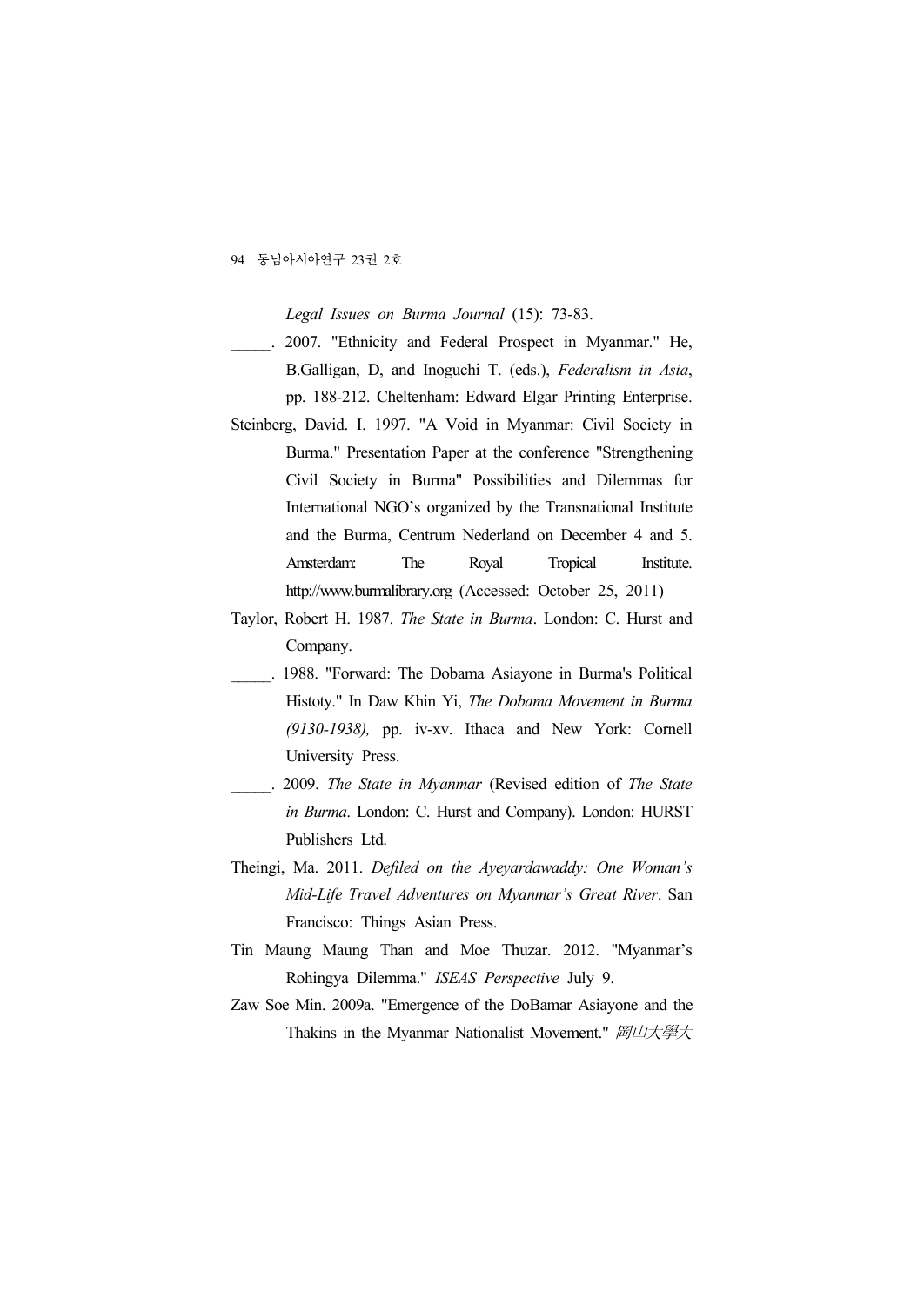學社會文化科學研究科紀要第 27号: 103-121. http://ousar.<br>lib.kayama-u.ac.jp/file/15053/027\_103\_121.pdf (Accessed: October 25, 2011)

\_\_\_\_\_. 2009b. "The DoBamar Asiayone and the Second Students' Strike." 岡山大學大學社會文化科學研究科紀要第 28 号: 103-121. http://ousar.lib.okayama-u.ac.jp/file/17871/028\_103\_121.pdf (Accessed: October 25, 2011)

(2013. 05. 01. 투고; 2013. 05. 14 심사; 2013. 06. 21 게재확정)